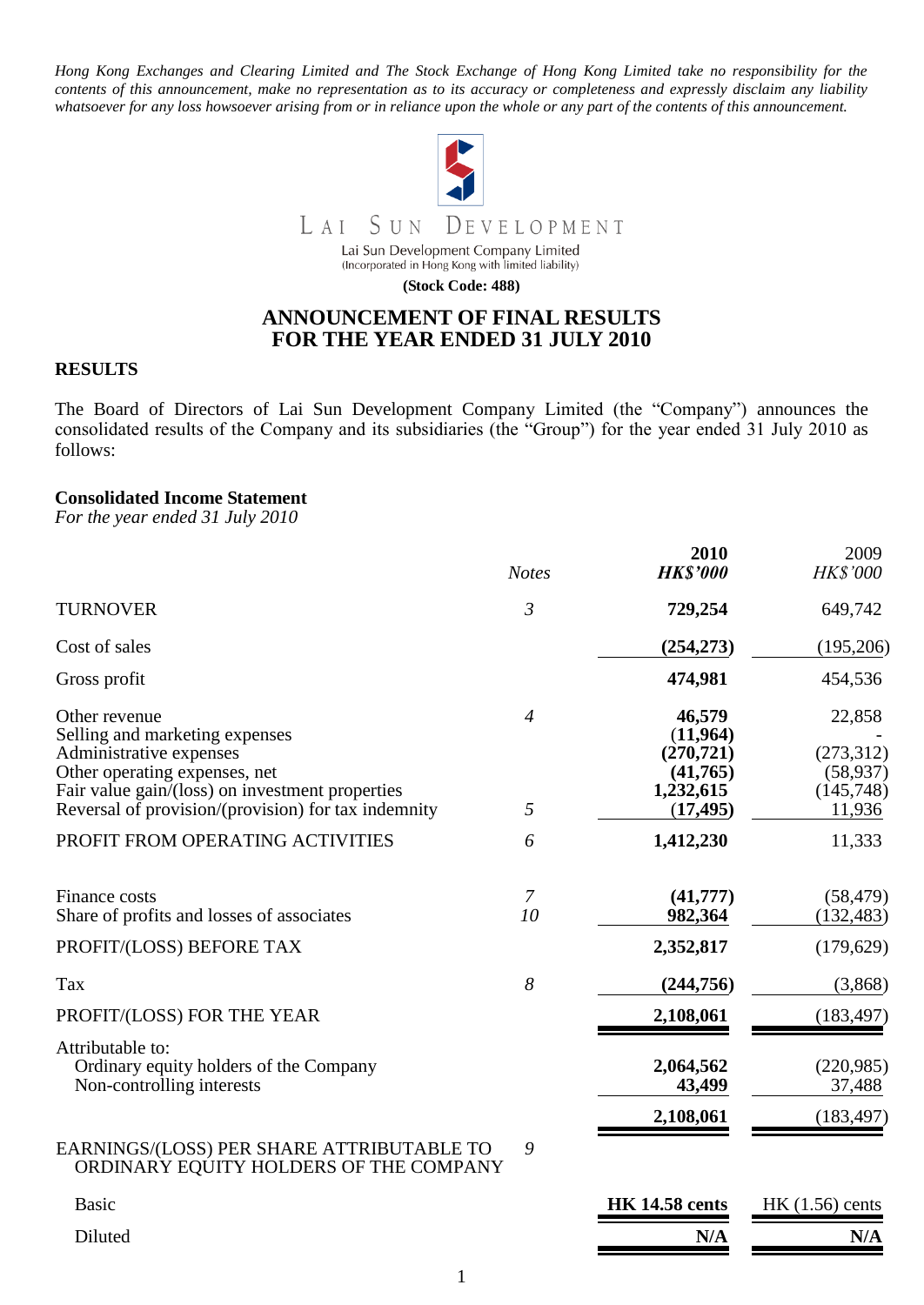### **Consolidated Statement of Comprehensive Income**

*For the year ended 31 July 2010*

|                                                                                                       | 2010<br><b>HK\$'000</b> | 2009<br><b>HK\$'000</b> |
|-------------------------------------------------------------------------------------------------------|-------------------------|-------------------------|
| PROFIT/(LOSS) FOR THE YEAR                                                                            | 2,108,061               | 183,497)                |
| OTHER COMPREHENSIVE INCOME/(EXPENSES)<br>Changes in fair value of available-for-sale financial assets | 216,350                 | 12,494)                 |
| Exchange realignments:<br>Subsidiaries<br>Associate                                                   | 6,526)                  | 305)<br>94)             |
| Share of investment revaluation reserve of an associate                                               | 33,041                  | 1,908)                  |
| Share of other reserve of an associate                                                                | 3,734                   |                         |
| OTHER COMPREHENSIVE INCOME/(EXPENSES)<br>FOR THE YEAR                                                 | 246,604                 | 14,801)                 |
| TOTAL COMPREHENSIVE INCOME/(EXPENSES)<br>FOR THE YEAR                                                 | 2,354,665               | 198,298)                |
| Attributable to:<br>Ordinary equity holders of the Company<br>Non-controlling interests               | 2,311,166<br>43,499     | (235,786)<br>37,488     |
|                                                                                                       | 2,354,665               | 198,298)                |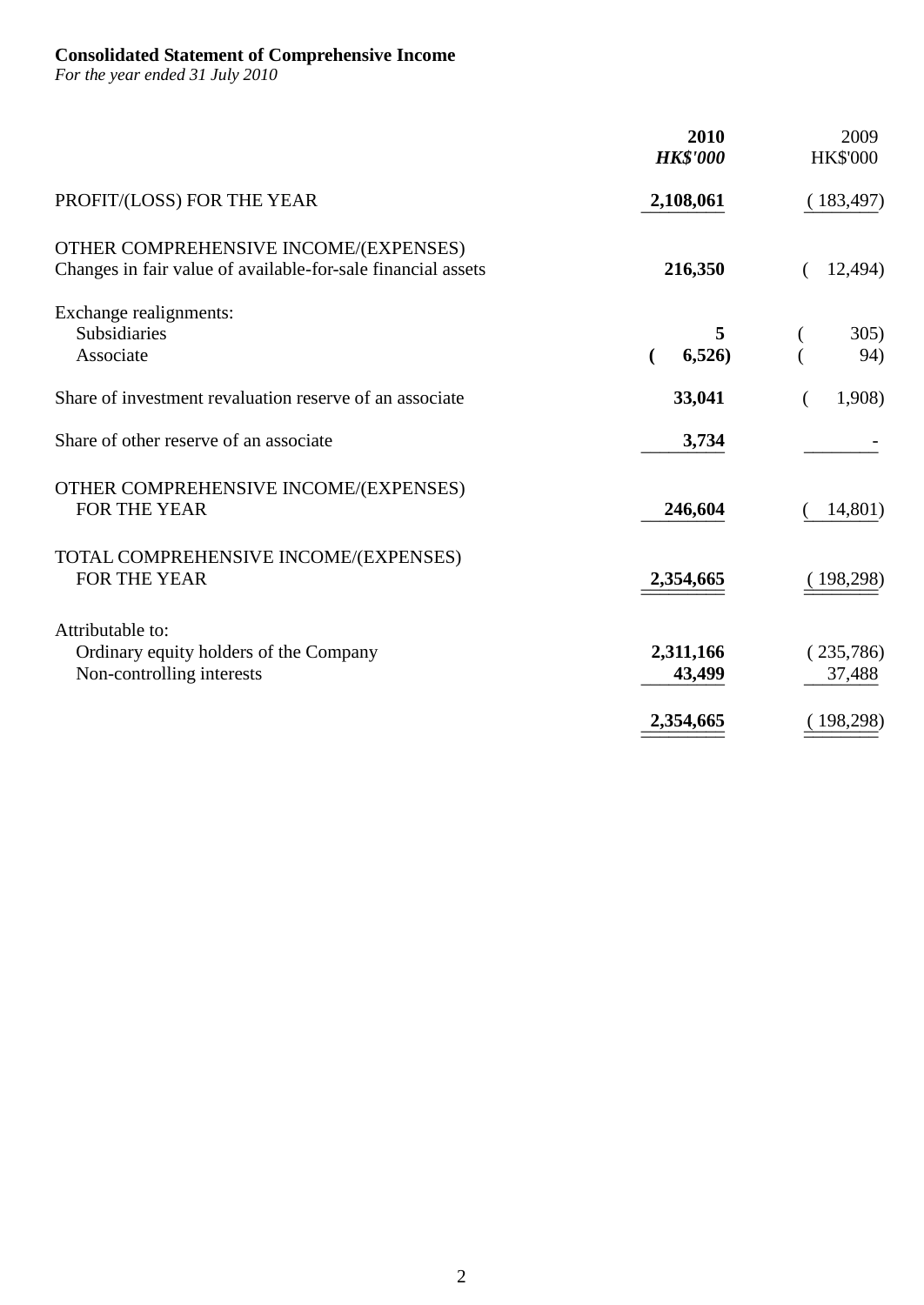### **Consolidated Statement of Financial Position**

*As at 31 July 2010*

|                                                                                                                                                                                                                                                                                                        | <b>Notes</b> | 2010<br><b>HK\$'000</b>                                                               | 2009<br><i>HK\$'000</i>                                                     |
|--------------------------------------------------------------------------------------------------------------------------------------------------------------------------------------------------------------------------------------------------------------------------------------------------------|--------------|---------------------------------------------------------------------------------------|-----------------------------------------------------------------------------|
| NON-CURRENT ASSETS<br>Property, plant and equipment<br>Prepaid land lease payments<br>Investment properties<br>Properties under development for sale<br>Interests in associates<br>Available-for-sale financial assets<br>Held-to-maturity debt investments<br>Pledged bank balances and time deposits | 10           | 368,231<br>27,066<br>6,444,930<br>900,378<br>3,725,761<br>657,994<br>35,840<br>99,154 | 379,091<br>28,094<br>5,192,800<br>723,552<br>2,659,637<br>441,419<br>12,205 |
| Total non-current assets                                                                                                                                                                                                                                                                               |              | 12,259,354                                                                            | 9,436,798                                                                   |
| <b>CURRENT ASSETS</b><br>Completed properties for sale<br>Equity investments at fair value through profit or loss<br>Inventories<br>Debtors and deposits paid<br>Held-to-maturity debt investments<br>Pledged bank balances and time deposits<br>Cash and cash equivalents                             | 11           | 465,085<br>12,552<br>4,780<br>121,315<br>144,812<br>1,124,778                         | 2,350<br>38,332<br>5,050<br>86,714<br>241,145<br>77,547<br>1,079,259        |
| Total current assets                                                                                                                                                                                                                                                                                   |              | 1,873,322                                                                             | 1,530,397                                                                   |
| <b>CURRENT LIABILITIES</b><br>Creditors, deposits received and accruals<br>Tax payable<br><b>Bank</b> borrowings                                                                                                                                                                                       | 11           | 216,621<br>51,829<br>390,323                                                          | 206,417<br>39,221<br>613,249                                                |
| Total current liabilities                                                                                                                                                                                                                                                                              |              | 658,773                                                                               | 858,887                                                                     |
| NET CURRENT ASSETS                                                                                                                                                                                                                                                                                     |              | 1,214,549                                                                             | 671,510                                                                     |
| TOTAL ASSETS LESS CURRENT LIABILITIES                                                                                                                                                                                                                                                                  |              | 13,473,903                                                                            | 10,108,308                                                                  |
| <b>NON-CURRENT LIABILITIES</b><br><b>Bank borrowings</b><br>Deferred tax<br>Provision for tax indemnity<br>Long term rental deposits received                                                                                                                                                          | 5            | 2,313,493)<br>975,875)<br>470,191)<br>47,523)                                         | 1,533,829)<br>766,103)<br>452,696)<br>40,576)                               |
| Total non-current liabilities                                                                                                                                                                                                                                                                          |              | 3,807,082)                                                                            | 2,793,204)                                                                  |
|                                                                                                                                                                                                                                                                                                        |              | 9,666,821                                                                             | 7,315,104                                                                   |
| <b>EQUITY</b><br><b>Equity attributable to ordinary equity holders</b><br>of the Company<br>Issued capital                                                                                                                                                                                             | 12           | 141,620                                                                               | 141,620                                                                     |
| Share premium account<br>Investment revaluation reserve<br>Share option reserve<br>Capital redemption reserve                                                                                                                                                                                          |              | 6,974,701<br>699,769<br>12,417<br>1,200,000                                           | 6,974,701<br>450,378<br>19,019<br>1,200,000                                 |
| General reserve<br>Other reserve                                                                                                                                                                                                                                                                       | 12           | 504,136<br>3,734                                                                      | 504,136                                                                     |
| Special capital reserve<br><b>Exchange fluctuation reserve</b><br><b>Accumulated losses</b>                                                                                                                                                                                                            | 12           | 126,264<br>35,058<br>292,009)                                                         | 46,885<br>41,579<br>(2, 284, 844)                                           |
|                                                                                                                                                                                                                                                                                                        |              | 9,405,690                                                                             | 7,093,474                                                                   |
| <b>Non-controlling interests</b>                                                                                                                                                                                                                                                                       |              | 261,131                                                                               | 221,630                                                                     |
|                                                                                                                                                                                                                                                                                                        |              | 9,666,821                                                                             | 7,315,104                                                                   |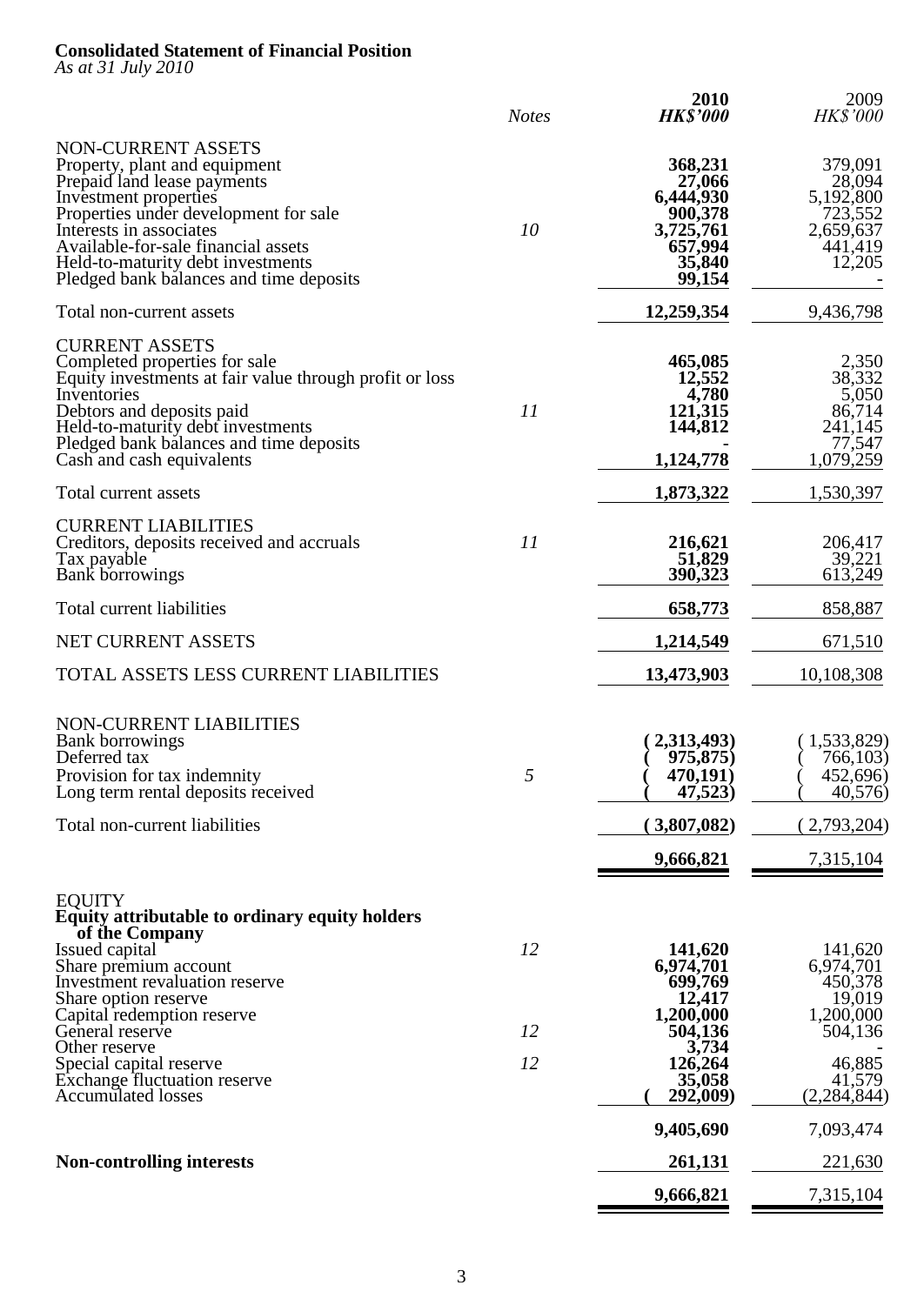### **Notes to Consolidated Financial Statements**

#### **1. BASIS OF PREPARATION**

These financial statements have been prepared in accordance with Hong Kong Financial Reporting Standards ("HKFRSs") (which include all Hong Kong Financial Reporting Standards, Hong Kong Accounting Standards ("HKASs") and Interpretations) issued by the Hong Kong Institute of Certified Public Accountants ("HKICPA"), accounting principles generally accepted in Hong Kong and the Hong Kong Companies Ordinance. They have been prepared under the historical cost convention, except for investment properties, equity investments at fair value through profit or loss and certain available-for-sale financial assets, which have been measured at fair value. These financial statements are presented in Hong Kong dollars ("HK\$") and all values are rounded to the nearest thousand except when otherwise indicated.

#### **2. IMPACT OF NEW AND REVISED HONG KONG FINANCIAL REPORTING STANDARDS**

The Group has adopted the following new and revised HKFRSs, which are applicable to the Group, for the first time for the current year's financial statements:

| Improvements to HKFRSs      |                                                                                           |
|-----------------------------|-------------------------------------------------------------------------------------------|
| HKAS 1 (Revised)            | <b>Presentation of Financial Statements</b>                                               |
| HKAS 23 (Revised)           | <b>Borrowing Costs</b>                                                                    |
| HKAS 27 (Revised)           | Consolidated and Separate Financial Statements                                            |
| HKFRS 1 and HKAS 27         | Cost of an Investment in a Subsidiary, Jointly controlled                                 |
| (Amendments)                | <b>Entity or Associate</b>                                                                |
| <b>HKFRS 2 (Amendments)</b> | Share-based Payment - Vesting Conditions and Cancellations                                |
| HKFRS 3 (Revised)           | <b>Business Combinations</b>                                                              |
| <b>HKFRS 7 (Amendments)</b> | Financial Instruments: Disclosures - Improving Disclosures about Financial<br>Instruments |
| <b>HKFRS 8</b>              | <b>Operating Segments</b>                                                                 |
| $HK(IFRIC)$ -Int 15         | Agreements for the Construction of Real Estate                                            |

The adoption of the new and revised HKFRSs, except for HKAS 1 (Revised) Presentation of Financial Statements, HKFRS 7 (Amendments) Financial Instruments: Disclosures - Improving Disclosures about Financial Instruments, HKFRS 8 Operating Segments and the amendments to HKAS 40 Investment Property under the Improvements to HKFRSs issued in October 2008 as described below, has had no material impact on the reported results or financial position of the Group.

#### *HKAS 1 (Revised) Presentation of Financial Statements*

HKAS 1 (Revised) introduces a number of terminology changes (including revised titles for the financial statements) and changes in format and content of the financial statements. The revised standard requires all changes in equity arising from transactions with owners in their capacity as owners to be presented separately from non-owner changes in equity (i.e. comprehensive income). All non-owner changes in equity are required to be presented in (i) a single statement of comprehensive income or (ii) two statements (a separate income statement displaying items of income and expenses recognised as profit or loss and a second statement beginning with net profit or loss as shown in the income statement and displaying components of other comprehensive income). The Group has elected to present in two statements. Comparative amounts have been restated to conform to the new presentation.

#### *HKFRS 7 (Amendments) Financial Instruments: Disclosures - Improving Disclosures about Financial Instruments*

The HKFRS 7 Amendments require additional disclosures about fair value measurement and liquidity risk. Fair value measurements related to items recorded at fair value are to be disclosed by sources of inputs using a three-level fair value hierarchy, by class, for all financial instruments recognised at fair value. In addition, a reconciliation between the beginning and ending balance is now required for level 3 fair value measurements, as well as significant transfers between levels in the fair value hierarchy. The amendments also clarify the requirements for liquidity risk disclosures with respect to derivative transactions and assets used for liquidity management. The adoption of this amendment has no effect on the financial position or results of operations of the Group. It does, however, result in additional disclosures of fair value hierarchy in the financial statements.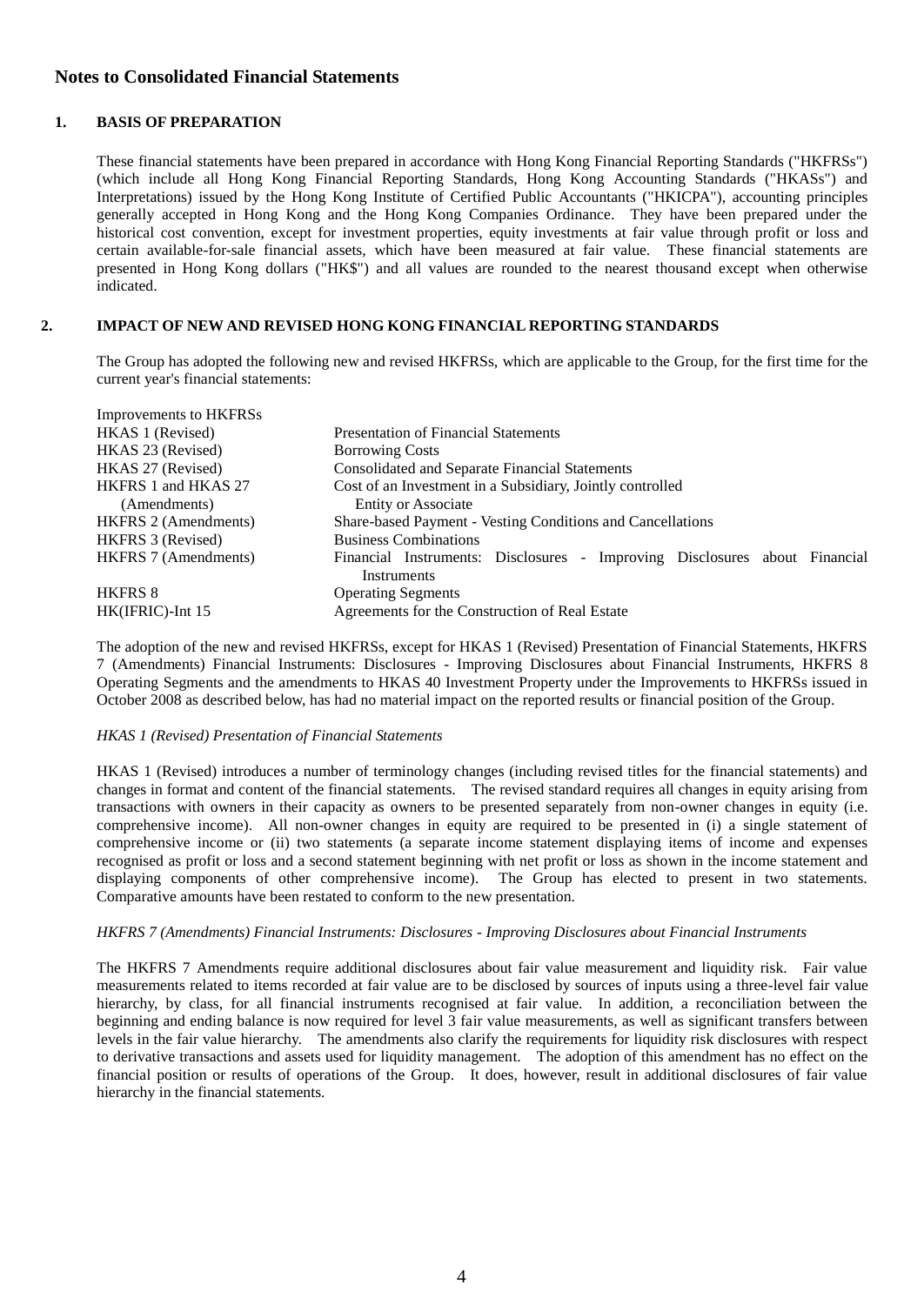#### **2. IMPACT OF NEW AND REVISED HONG KONG FINANCIAL REPORTING STANDARDS** (continued)

#### *HKFRS 8 Operating Segments*

HKFRS 8, which replaces HKAS 14 "Segment Reporting" specifies how an entity should report information about its operating segments, based on information about the components of the entity that is available to the chief operating decision maker for the purposes of allocating resources to the segments and assessing their performance. The standard also requires the disclosure of information about the products and services provided by the segments, the geographical areas in which the Group operates, and revenue from the Group's major customers. The adoption of this standard has no effect on the financial position or results of operations of the Group. It does, however, result in certain changes in the presentation and disclosure of the financial statements, including change in basis of measurement of segment profit or loss and new disclosure of information about major customers..

#### *Improvements to HKFRSs - Amendments to HKAS 40 Investment Property*

The Group has adopted the amendments to HKAS 40 which became effective in the Group's accounting period beginning 1 August 2009. Under the amendments, investment property under construction is included within the scope of HKAS 40. Investment property under construction could be carried at fair value when its fair value is reliably determinable. Any difference between the fair value and the carrying book value of the property shall be recognised as gain or loss in the income statement for the period of initial adoption of this amendment. Prior to the amendments, investment property under construction was carried at cost until the construction had been completed. The Group, through Diamond String Limited ("Diamond String"), a 50%-owned associate, holds a property ("Property") situated at 3 Connaught Road Central, Hong Kong (formerly operating as "The Ritz-Carlton, Hong Kong") which is being re-developed into a grade-A office tower for investment purpose. The Property is stated at cost less accumulated depreciation and any impairment losses in Diamond String's financial statements. When the Group accounts for its interest in Diamond String under equity method in its consolidated financial statements, the Property is measured at fair value for the purpose of conforming to the Group's accounting policies. As a result, a 50% share of fair value gain arising from valuation of the Property of HK\$859,582,000 (after net of the related deferred tax and goodwill (note 10)) is recorded in the Group's share of results of associates for the year ended 31 July 2010. The carrying amount of the Group's interests in associates as at 31 July 2010 is correspondingly increased by HK\$859,582,000. The basic earnings per share attributable to ordinary equity holders of the Company is increased by HK 6.07 cents. This amendment has been applied prospectively and the corresponding amounts of prior periods have not been restated.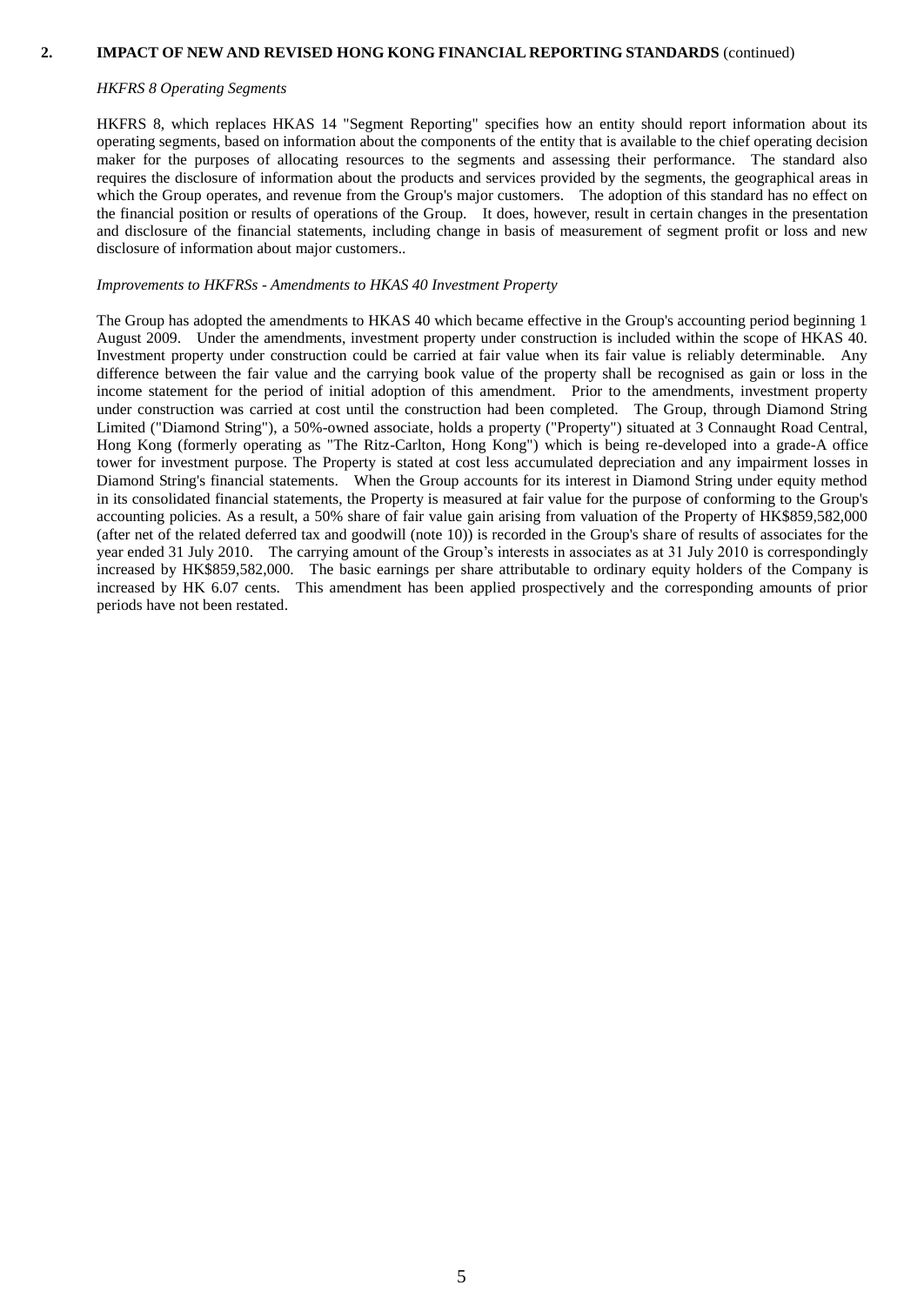### **3. OPERATING SEGMENT INFORMATION**

### **Segment revenue and results**

The following tables present revenue and profit/(loss) for the Group's reportable segments:

|                                                                             | 2010<br><b>HK\$'000 HK\$'000</b> | <b>Property</b><br>development<br>and sales<br>2009 | 2010         | <b>Property</b><br>investment<br>2009 | <b>Hotel</b> and<br>restaurant<br>operations<br>2010 | 2009    | 2010   | <b>Others</b><br>2009 | 2010<br>HK\$'000 HK\$'000 HK\$'000 HK\$'000 HK\$'000 HK\$'000 HK\$'000 HK\$'000 | <b>Eliminations</b><br>2009 | <b>Consolidated</b><br>2010<br><b>HK\$'000</b> | 2009<br><b>HK\$'000</b>  |
|-----------------------------------------------------------------------------|----------------------------------|-----------------------------------------------------|--------------|---------------------------------------|------------------------------------------------------|---------|--------|-----------------------|---------------------------------------------------------------------------------|-----------------------------|------------------------------------------------|--------------------------|
| Segment revenue:<br>Sales to external                                       |                                  |                                                     |              |                                       |                                                      |         |        |                       |                                                                                 |                             |                                                |                          |
| customers                                                                   | 34,578                           |                                                     | 341,103      | 340,980                               | 334,843                                              | 284,335 | 18,730 | 24,427                |                                                                                 |                             | 729,254                                        | 649,742                  |
| Intersegment sales<br>Other revenue                                         | 883                              | 1,276                                               | 8,537<br>542 | 9,967<br>613                          | 1                                                    | ÷<br>22 | 26,144 | 24,861                | (34, 681)                                                                       | (34, 828)                   | 1,426                                          | 1,911                    |
| Total                                                                       | 35,461                           | 1,276                                               | 350,182      | 351,560                               | 334,844                                              | 284,357 | 44,874 | 49,288                | (34, 681)                                                                       | (34, 828)                   | 730,680                                        | 651,653                  |
| Segment results                                                             | (4,020)                          | 482)                                                | 265,462      | 259,691                               | 76,159                                               | 63,706  | 367    | 8,197                 |                                                                                 |                             | 337,968                                        | 331,112                  |
| Interest income and<br>unallocated gains<br>Fair value gain/(loss) on       |                                  |                                                     |              |                                       |                                                      |         |        |                       |                                                                                 |                             | 45,153                                         | 20,947                   |
| investment properties<br>Unallocated expenses<br>Reversal of provision/     |                                  |                                                     | 1,232,615    | (145,748)                             |                                                      |         |        |                       |                                                                                 |                             | 1,232,615<br>186,011)                          | (145, 748)<br>(206, 914) |
| (provision) for<br>tax indemnity                                            |                                  |                                                     |              |                                       |                                                      |         |        |                       |                                                                                 |                             | 17,495)                                        | 11,936                   |
| Profit from operating<br>activities                                         |                                  |                                                     |              |                                       |                                                      |         |        |                       |                                                                                 |                             | 1,412,230                                      | 11,333                   |
| Finance costs<br>Share of profits and losses                                |                                  |                                                     |              |                                       |                                                      |         |        |                       |                                                                                 |                             | (41,777)                                       | (58, 479)                |
| of associates<br>Share of profits and losses<br>of associates - unallocated | (4,246)                          | 27)                                                 | 859,299      | 344)                                  | 155                                                  | 12)     |        |                       |                                                                                 |                             | 855,208<br>127,156                             | 383)<br>€<br>(132, 100)  |
|                                                                             |                                  |                                                     |              |                                       |                                                      |         |        |                       |                                                                                 |                             |                                                |                          |
| Profit/(loss) before tax<br>Tax                                             |                                  |                                                     |              |                                       |                                                      |         |        |                       |                                                                                 |                             | 2,352,817<br>(244, 756)                        | (179, 629)<br>(3,868)    |
| Profit/(loss) for the year                                                  |                                  |                                                     |              |                                       |                                                      |         |        |                       |                                                                                 |                             | 2,108,061                                      | (183, 497)               |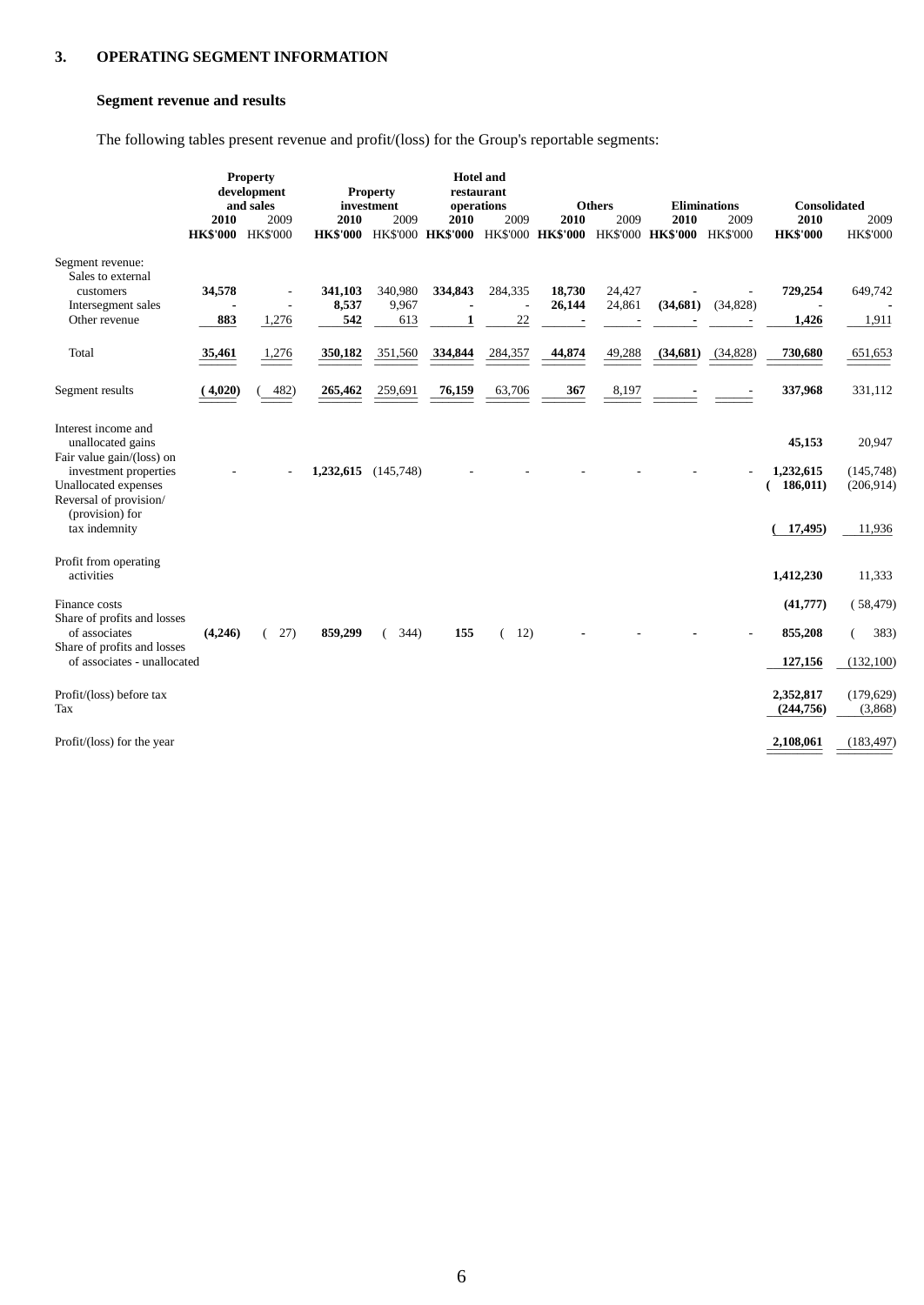### **Segment assets and liabilities**

The following table presents the total assets and liabilities for the Group's reportable segments:

|                                                                                | 2010<br><b>HK\$'000</b> | <b>Property</b><br>development<br>and sales<br>2009 | <b>Property</b><br>2010<br>HK\$'000 HK\$'000 HK\$'000 HK\$'000 | investment<br>2009 | <b>Hotel and</b><br>restaurant<br>operations<br><b>2010</b> | 2009    | 2010<br><b>HK\$'000 HK\$'000</b>                                                                                                                                                                                                                                                                                                                                                                                                                                                       | <b>Others</b><br>2009<br><b>HK\$'000</b> | Consolidated<br>2010<br><b>HK\$'000</b> | 2009<br><b>HK\$'000</b>              |
|--------------------------------------------------------------------------------|-------------------------|-----------------------------------------------------|----------------------------------------------------------------|--------------------|-------------------------------------------------------------|---------|----------------------------------------------------------------------------------------------------------------------------------------------------------------------------------------------------------------------------------------------------------------------------------------------------------------------------------------------------------------------------------------------------------------------------------------------------------------------------------------|------------------------------------------|-----------------------------------------|--------------------------------------|
| Segment assets<br>Interests in associates<br>Interests in associates           | 1,409,304<br>279,531    |                                                     | 731,903 6,465,206 5,213,345<br>235,465 1,384,180 524,881       |                    | 528,001<br>4,174                                            | 504,351 | 56,497                                                                                                                                                                                                                                                                                                                                                                                                                                                                                 | 46,278                                   | 8,459,008<br>1,667,885                  | 6,495,877<br>760,346                 |
| - unallocated<br>Unallocated assets<br>Total assets                            |                         |                                                     |                                                                |                    |                                                             |         |                                                                                                                                                                                                                                                                                                                                                                                                                                                                                        |                                          | 2,057,876<br>1,947,907<br>14,132,676    | 1,899,291<br>1,811,681<br>10,967,195 |
| Segment liabilities<br><b>Bank borrowings</b><br>Other unallocated liabilities | 21,496                  | 11,784                                              | 96,806                                                         | 89,342             | 48,462                                                      | 41,617  | 16,129                                                                                                                                                                                                                                                                                                                                                                                                                                                                                 | 13,201                                   | 182,893<br>2,703,816<br>1,579,146       | 155,944<br>2,147,078<br>1,349,069    |
| <b>Total liabilities</b>                                                       |                         |                                                     |                                                                |                    |                                                             |         |                                                                                                                                                                                                                                                                                                                                                                                                                                                                                        |                                          | 4,465,855                               | 3,652,091                            |
| Other segment information                                                      |                         |                                                     |                                                                |                    |                                                             |         |                                                                                                                                                                                                                                                                                                                                                                                                                                                                                        |                                          |                                         |                                      |
| Amortisation of prepaid<br>land lease payments                                 |                         |                                                     |                                                                |                    | 1,028                                                       | 1,027   | $\overline{\phantom{a}}$                                                                                                                                                                                                                                                                                                                                                                                                                                                               |                                          | 1,028                                   | 1,027                                |
| Depreciation<br>Depreciation - unallocated                                     | 124                     | $\sim$                                              | 28                                                             | 28                 | 15,215                                                      | 14,343  | 212                                                                                                                                                                                                                                                                                                                                                                                                                                                                                    | 271                                      | 15,579<br>11,228                        | 14,642<br>11,366                     |
|                                                                                |                         |                                                     |                                                                |                    |                                                             |         |                                                                                                                                                                                                                                                                                                                                                                                                                                                                                        |                                          | 26,807                                  | 26,008                               |
| Capital expenditure<br>Capital expenditure<br>- unallocated                    | 665,638                 | 253,291                                             | 19,515                                                         | 2,548              | 10,843                                                      | 15,335  | 40                                                                                                                                                                                                                                                                                                                                                                                                                                                                                     | 281                                      | 696,036<br>4,965                        | 271,455<br>53,708                    |
|                                                                                |                         |                                                     |                                                                |                    |                                                             |         | $\begin{array}{cccccccccc} \multicolumn{3}{c}{} & \multicolumn{3}{c}{} & \multicolumn{3}{c}{} & \multicolumn{3}{c}{} & \multicolumn{3}{c}{} & \multicolumn{3}{c}{} & \multicolumn{3}{c}{} & \multicolumn{3}{c}{} & \multicolumn{3}{c}{} & \multicolumn{3}{c}{} & \multicolumn{3}{c}{} & \multicolumn{3}{c}{} & \multicolumn{3}{c}{} & \multicolumn{3}{c}{} & \multicolumn{3}{c}{} & \multicolumn{3}{c}{} & \multicolumn{3}{c}{} & \multicolumn{3}{c}{} & \multicolumn{3}{c}{} & \mult$ |                                          | 701,001                                 | 325,163                              |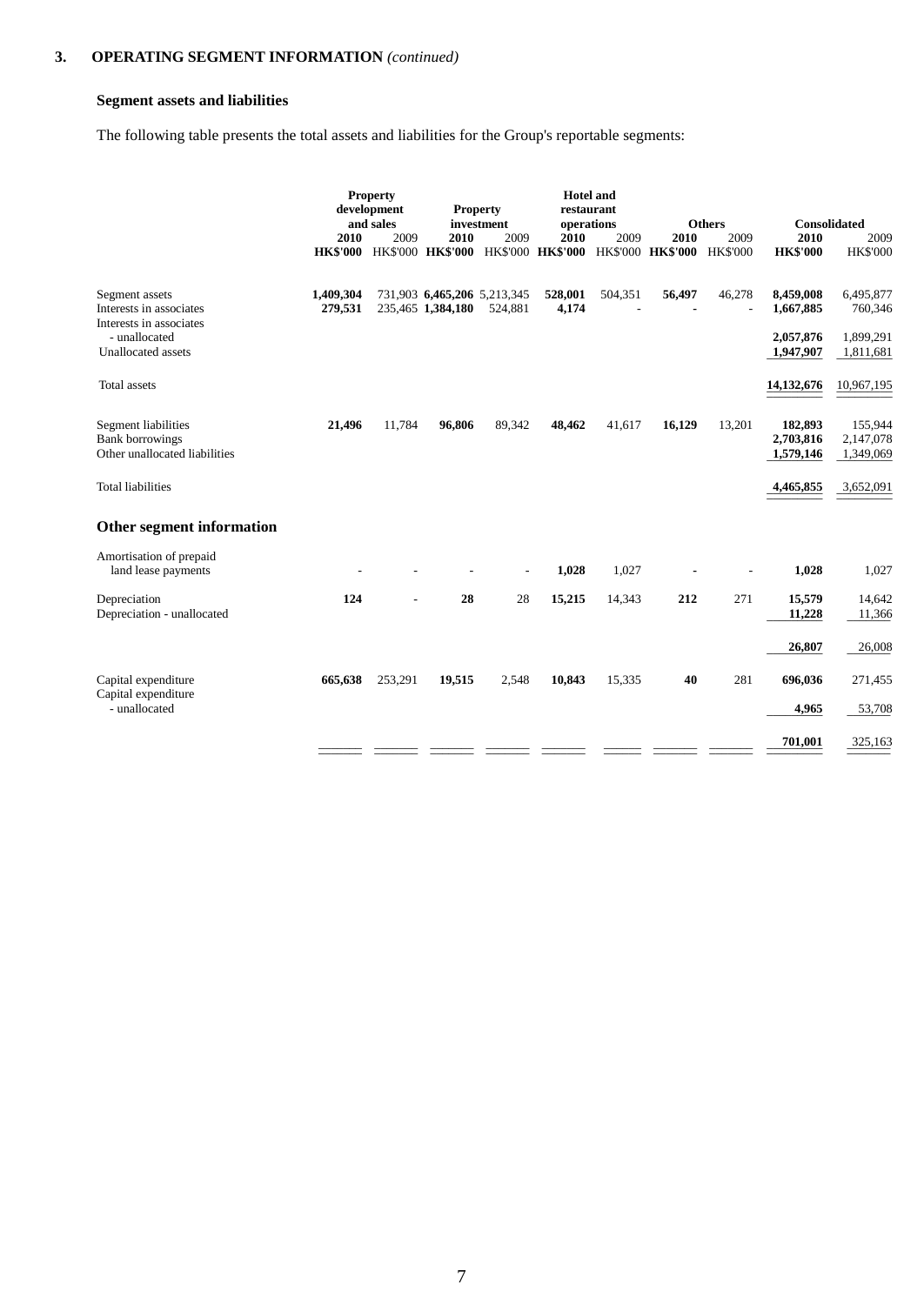### **3. OPERATING SEGMENT INFORMATION** *(continued)*

#### **Geographical information**

The following table presents revenue and assets by geographical location of the assets for the years ended 31 July 2010 and 2009:

|                             | <b>Hong Kong</b> |           | <b>Vietnam</b>  |          | Consolidated    |           |  |
|-----------------------------|------------------|-----------|-----------------|----------|-----------------|-----------|--|
|                             | 2010             | 2009      | 2010            | 2009     | 2010            | 2009      |  |
|                             | <b>HK\$'000</b>  | HK\$'000  | <b>HK\$'000</b> | HK\$'000 | <b>HK\$'000</b> | HK\$'000  |  |
| Segment revenue             |                  |           |                 |          |                 |           |  |
| Sales to external customers | 436,390          | 395,175   | 292,864         | 254,567  | 729,254         | 649,742   |  |
| Other revenue               | 1,426            | 1,911     |                 |          | 1,426           | 1,911     |  |
| Total                       | 437,816          | 397,086   | 292,864         | 254,567  | 730,680         | 651,653   |  |
| Segment assets              |                  |           |                 |          |                 |           |  |
| Non-current assets          | 7,358,638        | 5,933,435 | 303,466         | 305,337  | 7,662,104       | 6,238,772 |  |
| Current assets              | 597,362          | 82,266    | 199,542         | 174,839  | 796,904         | 257,105   |  |
|                             | 7,956,000        | 6,015,701 | 503,008         | 480,176  | 8,459,008       | 6,495,877 |  |

### **Information about major customers**

For both the years ended 31 July 2010 and 31 July 2009, there was no revenue derived from a single customer which contributed for more than 10% of the Group's revenue for respective years.

### **4. OTHER REVENUE**

|                                                                              | 2010            | 2009            |
|------------------------------------------------------------------------------|-----------------|-----------------|
|                                                                              | <b>HK\$'000</b> | <i>HK\$'000</i> |
| Interest income from bank deposits                                           | 1.774           | 11,546          |
| Interest income from held-to-maturity debt investments                       | 5,433           | 1,317           |
| Other interest income                                                        | 1,079           | 1,328           |
| Dividend income from equity investments at fair value through profit or loss | 46              |                 |
| Dividend income from unlisted available-for-sale equity investments          | 20,748          | 1,247           |
| Return of capital from an unlisted available-for-sale equity investment      |                 | 424             |
| Project management fee income received from an associate                     | 9,000           |                 |
| Others                                                                       | 8,499           | 6,996           |
|                                                                              | 46,579          | 22.858          |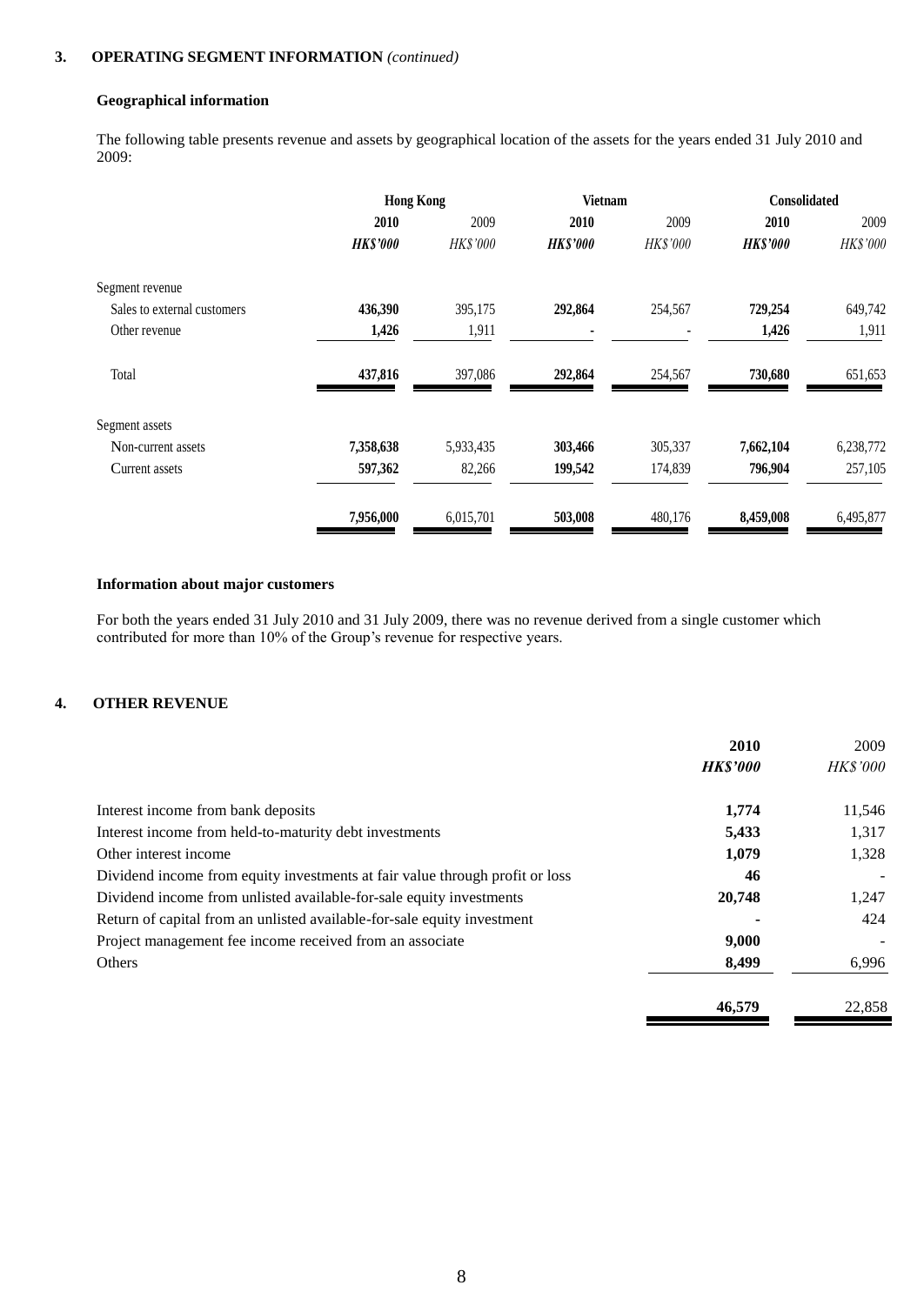#### **5. REVERSAL OF PROVISION/(PROVISION) FOR TAX INDEMNITY**

Pursuant to an indemnity deed (the "Lai Fung Tax Indemnity Deed") dated 12 November 1997 entered into between the Company and Lai Fung Holdings Limited ("Lai Fung"), the Company has undertaken to indemnify Lai Fung in respect of certain potential PRC income tax and land appreciation tax ("LAT") payable or shared by Lai Fung in consequence of the disposal of any of the property interests attributable to Lai Fung through its subsidiaries and its associates as at 31 October 1997 (the "Property Interests"). These tax indemnities given by the Company apply in so far as such tax is applicable to the difference between (i) the value of the Property Interests in the valuation thereon by Chesterton Petty Limited (currently known as "Knight Frank Petty Limited"), independent chartered surveyors, as at 31 October 1997 (the "Valuation"); and (ii) the aggregate costs of such Property Interests incurred up to 31 October 1997, together with the amount of unpaid land costs, unpaid land premium and unpaid costs of resettlement, demolition and public utilities and other deductible costs in respect of the Property Interests. The indemnity deed assumes that the Property Interests are disposed of at the values attributed to them in the Valuation, computed by reference to the rates and legislation governing PRC income tax and LAT prevailing at the time of the Valuation.

The indemnities given by the Company do not cover (i) new properties acquired by Lai Fung subsequent to the listing of the shares of Lai Fung on The Stock Exchange of Hong Kong Limited (the "Listing"); (ii) any increase in the relevant tax which arises due to an increase in tax rates or changes to the legislation prevailing at the time of the Listing; and (iii) any claim to the extent that provision for deferred tax on the revaluation surplus has been made in the calculation of the adjusted net tangible asset value of Lai Fung as set out in Lai Fung's prospectus dated 18 November 1997.

After taking into account the Property Interests currently held by Lai Fung as at 31 July 2010 which are covered under the Lai Fung Tax Indemnity Deed and the prevailing tax rates and legislation governing PRC income tax and LAT, the total amount of tax indemnity given by the Company is estimated to be HK\$1,341,829,000.

As at 31 July 2010, the directors of the Company, after taking into account the prevailing market situation and the latest development plan and status of the various individual property development projects as included in the Property Interests and the prevailing tax rates and legislation governing PRC income tax and LAT, considered it is probable that an estimated amount of HK\$470,191,000 (2009:HK\$452,696,000) of the abovementioned tax indemnity given by the Company would be crystallised. Therefore, an additional provision for the tax indemnity amount of HK\$17,495,000 (2009: reversal of provision of HK\$11,936,000) was recognised in the income statement for the year ended 31 July 2010.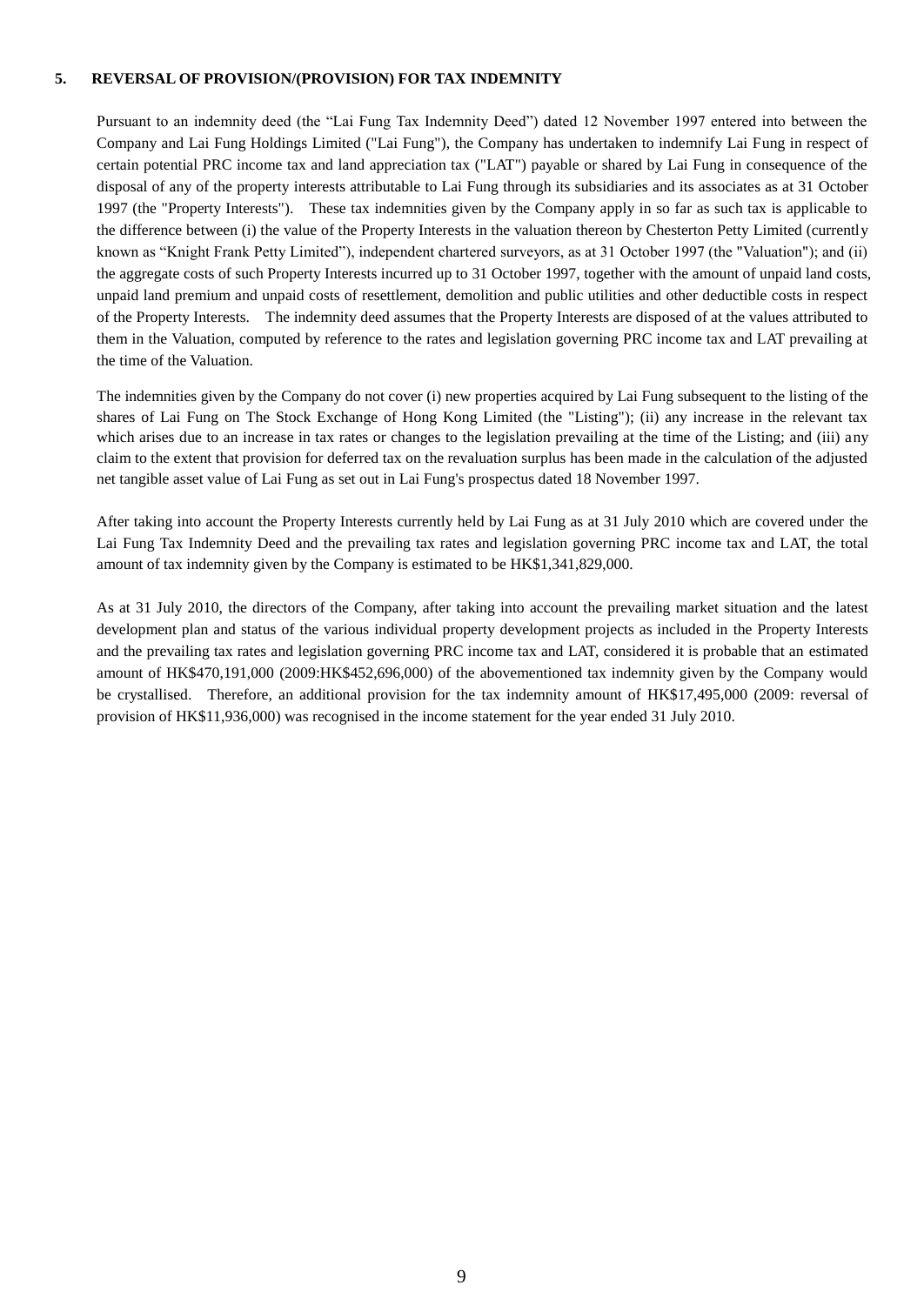#### **6. PROFIT FROM OPERATING ACTIVITIES**

The Group's profit from operating activities is arrived at after charging/(crediting):

|                                                                                     | 2010           | 2009            |
|-------------------------------------------------------------------------------------|----------------|-----------------|
|                                                                                     | <b>HKS'000</b> | <i>HK\$'000</i> |
| Depreciation *                                                                      | 26,807         | 26,008          |
| Amortisation of prepaid land lease payments *                                       | 1,028          | 1,027           |
| Loss on disposal of items of property, plant and equipment *                        | 327            |                 |
| Fair value loss/(gain) on equity investments at fair value through profit or loss * | <b>121</b> )   | 30,229          |
| Loss on disposal of equity investments at fair value through profit or loss*        | 19,804         | 1,563           |

# Depreciation charge of HK\$19,451,000 (2009: HK\$18,064,000) for property, plant and equipment is included in "other operating expenses, net" on the face of the consolidated income statement.

\* These items are included in "other operating expenses, net" on the face of the consolidated income statement.

### **7. FINANCE COSTS**

|                                                                    | 2010<br><b>HK\$'000</b> | 2009<br><b>HK\$'000</b> |
|--------------------------------------------------------------------|-------------------------|-------------------------|
| Interest on bank borrowings wholly repayable                       |                         |                         |
| within five years                                                  | 33,892                  | 54,450                  |
| Bank financing charges                                             | 9,149                   | 7,409                   |
|                                                                    | 43,041                  | 61,859                  |
| Less : Amount capitalised in properties under development for sale | (1,264)                 | (3,380)                 |
|                                                                    | 41,777                  | 58,479                  |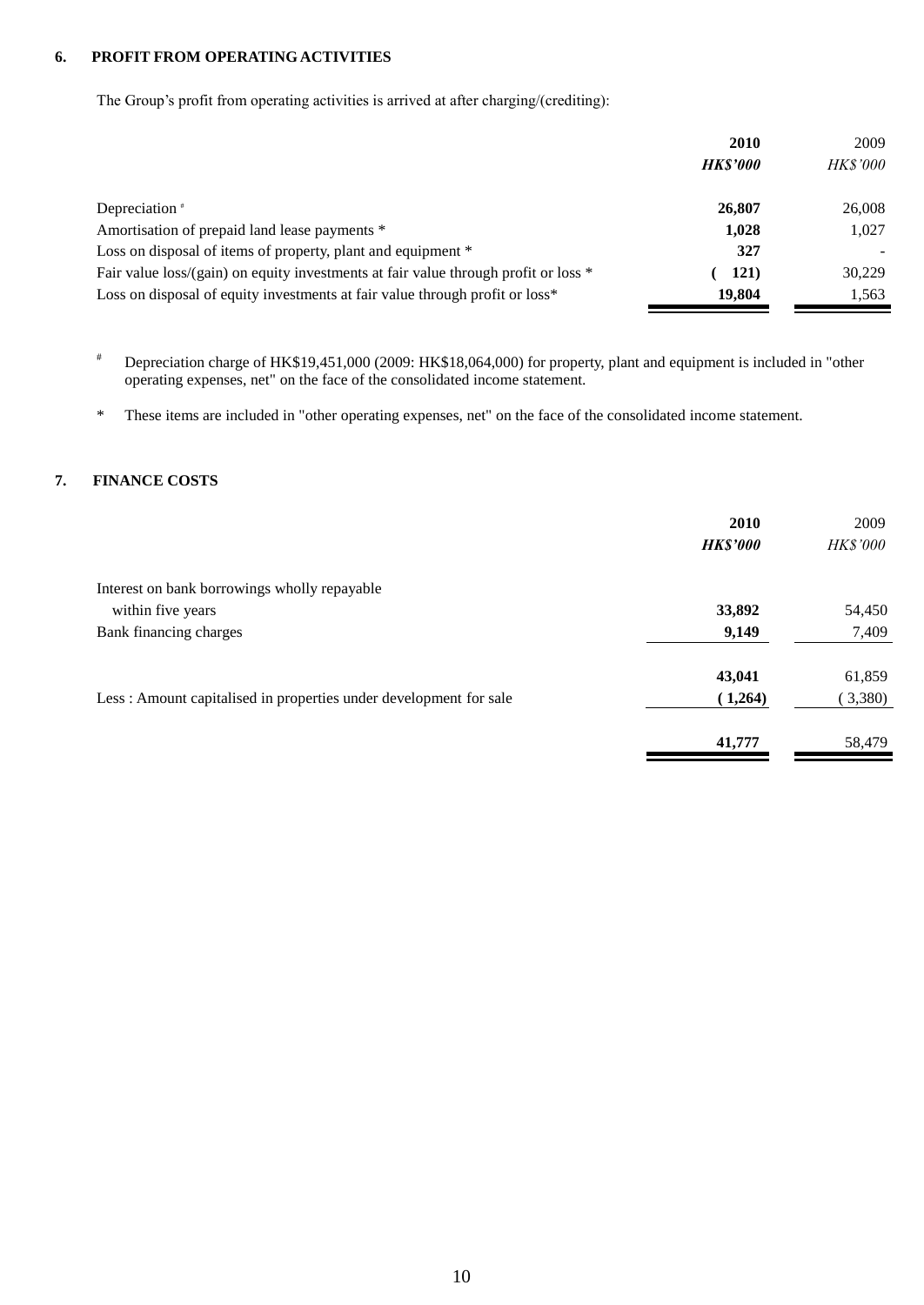### **8. TAX**

Hong Kong profits tax has been provided at the rate of 16.5% (2009: 16.5%) on the estimated assessable profits arising in Hong Kong during the year.

Taxes on profits assessable elsewhere have been calculated at the rates of tax prevailing in the places in which the Group operates, based on existing legislation, interpretations and practices in respect thereof.

|                                          | 2010            | 2009      |
|------------------------------------------|-----------------|-----------|
|                                          | <b>HK\$'000</b> | HK\$'000  |
| Current tax                              |                 |           |
| Hong Kong                                | 17,148          | 10,483    |
| Overseas                                 | 13,557          | 11,864    |
|                                          | 30,705          | 22,347    |
| Deferred tax                             | 209,772         | (19, 420) |
| Prior years' under provision - Hong Kong | 4,279           | 941       |
| Tax charge for the year                  | 244,756         | 3,868     |

#### **9. EARNINGS/(LOSS) PER SHARE ATTRIBUTABLE TO ORDINARY EQUITY HOLDERS OF THE COMPANY**

The calculation of basic earnings/(loss) per share is based on the profit for the year attributable to ordinary equity holders of the Company of HK\$2,064,562,000 (2009: loss attributable to ordinary equity holders of the Company of HK\$220,985,000) and the weighted average number of 14,162,042,000 (2009: 14,162,042,000) ordinary shares in issue during the year.

Diluted earnings/(loss) per share for the years ended 31 July 2010 and 2009 have not been presented as no diluting events existed during both years.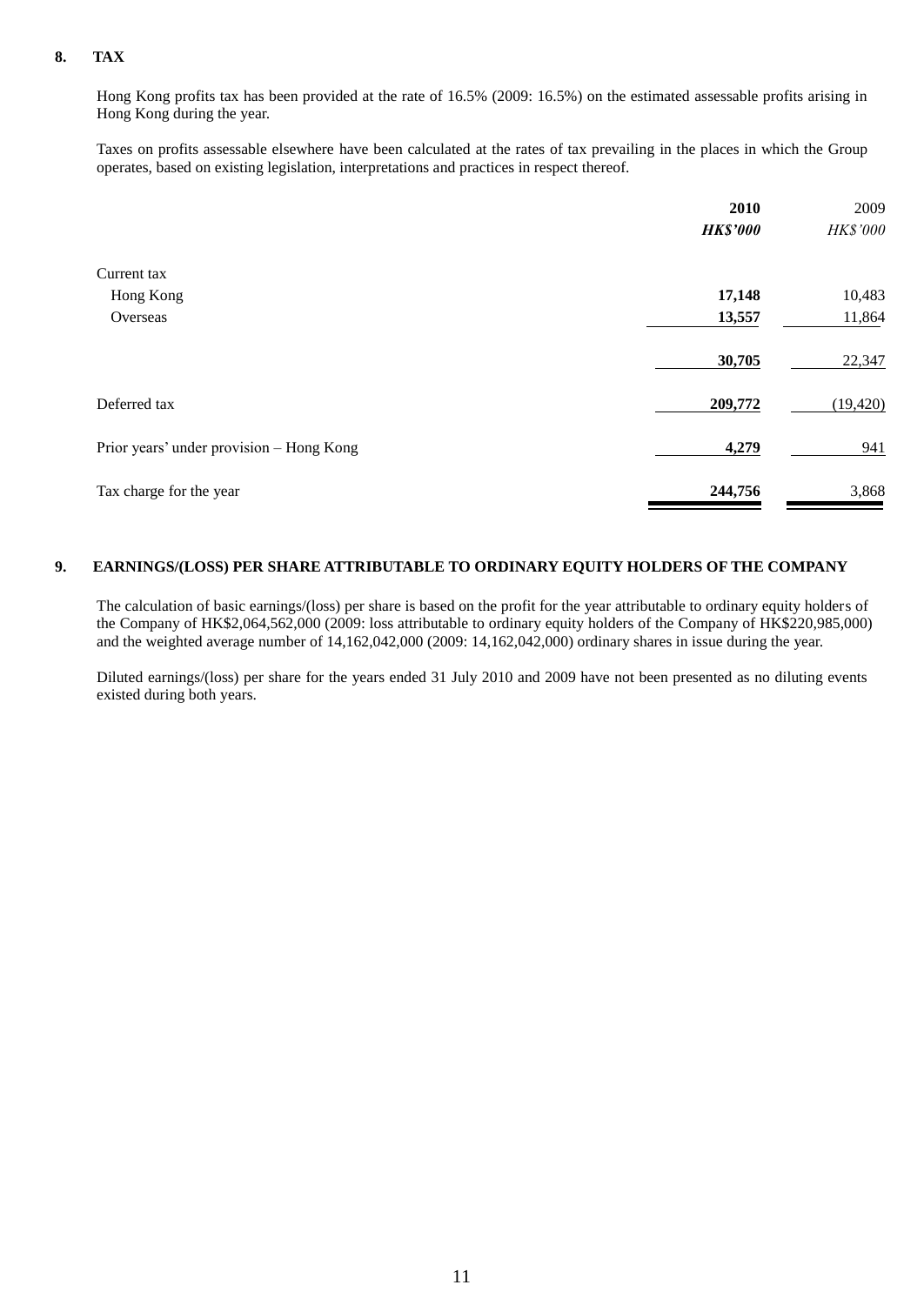#### **10. INTERESTS IN ASSOCIATES/SHARE OF PROFITS AND LOSSES OF ASSOCIATES**

#### **The eSun Group**

Included in the Group's interests in associates at 31 July 2010 was the Group's share of net assets of the eSun Group of HK\$2,044,631,000 (2009: HK\$1,886,180,000).

Until 30 September 2010, a cross holding position has been existing between eSun and the Company. As at 31 July 2010, the Group's interest in eSun was 36.08% (2009: 36.08%) and the eSun Group held 36.72% (2009: 36.72%) in the issued share capital of the Company.

On 26 July 2010, Lai Sun Garment (International) Limited ("LSG"), a substantial shareholder of the Company, entered into a conditional shares swap agreement with eSun pursuant to which:

- (a) LSG agreed to transfer or procure the transfer of, and eSun agreed to accept the transfer of, LSG's direct and indirect interests in 3,265,688,037 shares in the capital of Lai Fung Holdings Limited ("Lai Fung") (the "Lai Fung Transaction"), representing approximately 40.58% of the existing issued share capital of Lai Fung and LSG's entire shareholding interest in Lai Fung, for an aggregate consideration of approximately HK\$3,883.2 million, to be settled by (i) the transfer to LSG of eSun's entire shareholding interest in the Company; and (ii) as to the balance (approximately HK\$178.4 million) by the payment of cash (HK\$100 million to be paid on the date of completion of the Transactions (see definition below), and approximately HK\$78.4 million to be paid, without interest, six months after the date of completion); and
- (b) eSun agreed to procure the transfer of, and LSG agreed to accept the transfer of, eSun's indirect interest in 5,200,000,000 shares in the capital of the Company (the "LSD Transaction", together with the Lai Fung Transaction collectively referred to as "Transactions"), representing approximately 36.72% of the existing issued share capital of the Company and eSun's entire shareholding interest in the Company, for an aggregate consideration of approximately HK\$3,704.8 million, to be settled by the transfer to eSun of LSG's entire shareholding interest in Lai Fung.

Further details of the Transactions were set out in the circulars of LSG and eSun both dated 30 August 2010. Resolutions for approving the shares swap agreement were duly passed at an extraordinary general meeting of LSG and a special general meeting of eSun on 20 September 2010. All the conditions precedent under the shares swap agreement were fulfilled and completion of the Transactions took place on 30 September 2010.

eSun no longer holds any interest in the Company but the Company continues to hold 36.08% equity interest in eSun. Accordingly, the cross-holding relationship between eSun and the Company has been eliminated.

#### **Diamond String**

Included in the Group's interests in associates as at 31 July 2010 and share of profits and losses of associates for the year ended 31 July 2010 was the Group's share of net assets and profits of Diamond String of HK\$1,384,180,000 (2009: HK\$524,881,000) and HK\$859,299,000 (2009: share of loss of HK\$344,000), respectively.

The increase in the Group's share of net assets and profits of Diamond String was mainly attributable to the Group's adoption of the new amendments to HKAS 40 - Investment Property which became effective in the Group's accounting period beginning 1 August 2009. The details are set out in note 2.

Included in interests in associate as at 31 July 2009 was a goodwill of HK\$129,488,000 attributable to acquisition of additional equity interests in Diamond String in 2007. Such goodwill represented consideration paid by the Group over the Group's corresponding share of the then net assets value of Diamond String, of which the Property was stated at cost less depreciation. Upon adoption of the amendments to HKAS 40, the Property was stated at its fair value when the Group equity accounted for its interest in Diamond String in the Group's consolidated financial statements. As a result, such goodwill was charged to consolidated income statement and included in share of profits and losses of associates during the year ended 31 July 2010.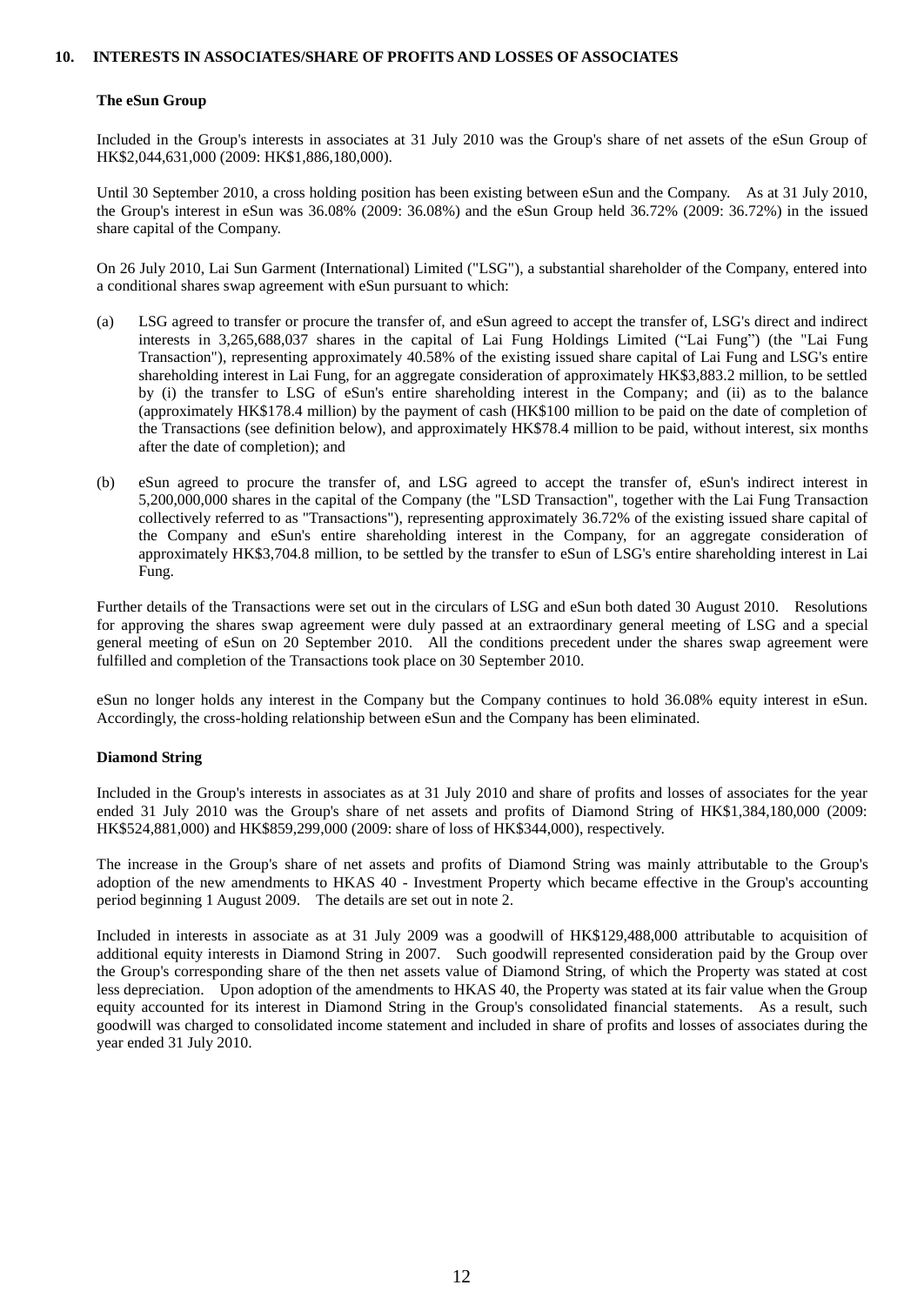#### **11. DEBTORS AND DEPOSITS PAID/CREDITORS, DEPOSITS RECEIVED AND ACCRUALS**

(a) The Group maintains various credit policies for different business operations in accordance with business practices and market conditions in which the respective subsidiaries operate. Sales proceeds receivable from the sale of properties are settled in accordance with the terms of the respective contracts. Rent and related charges in respect of the leasing of properties are receivable from tenants, and are normally payable in advance with rental deposits received in accordance with the terms of the tenancy agreements. Hotel and restaurant charges are mainly settled by customers on cash basis except for those corporate clients who maintain credit accounts with the respective subsidiaries, the settlement of which is in accordance with the respective agreements.

An ageing analysis of the trade debtors, based on payment due date, as at the end of the reporting period date is as follows:

|                                 | 2010            | 2009     |
|---------------------------------|-----------------|----------|
|                                 | <b>HK\$'000</b> | HK\$'000 |
| Trade debtors:                  |                 |          |
| Less than 30 days past due      | 23,363          | 5,307    |
| $31 - 60$ days past due         | 1,458           | 1,215    |
| $61 - 90$ days past due         | 270             | 459      |
| Over 90 days past due           | 2,282           | 1,918    |
|                                 | 27,373          | 8,899    |
| Other debtors and deposits paid | 93,942          | 77,815   |
|                                 | 121,315         | 86,714   |
|                                 |                 |          |

(b) An ageing analysis of the trade creditors, based on payment due date, as at the end of the reporting period is as follows:

|                                                 | 2010            | 2009     |
|-------------------------------------------------|-----------------|----------|
|                                                 | <b>HK\$'000</b> | HK\$'000 |
| Trade creditors:                                |                 |          |
| Less than 30 days past due                      | 6,973           | 6,887    |
| $31 - 60$ days past due                         | 173             | 654      |
| $61 - 90$ days past due                         |                 | -        |
|                                                 | 7,147           | 7,541    |
| Other creditors, deposits received and accruals | 209,474         | 198,876  |
|                                                 | 216,621         | 206,417  |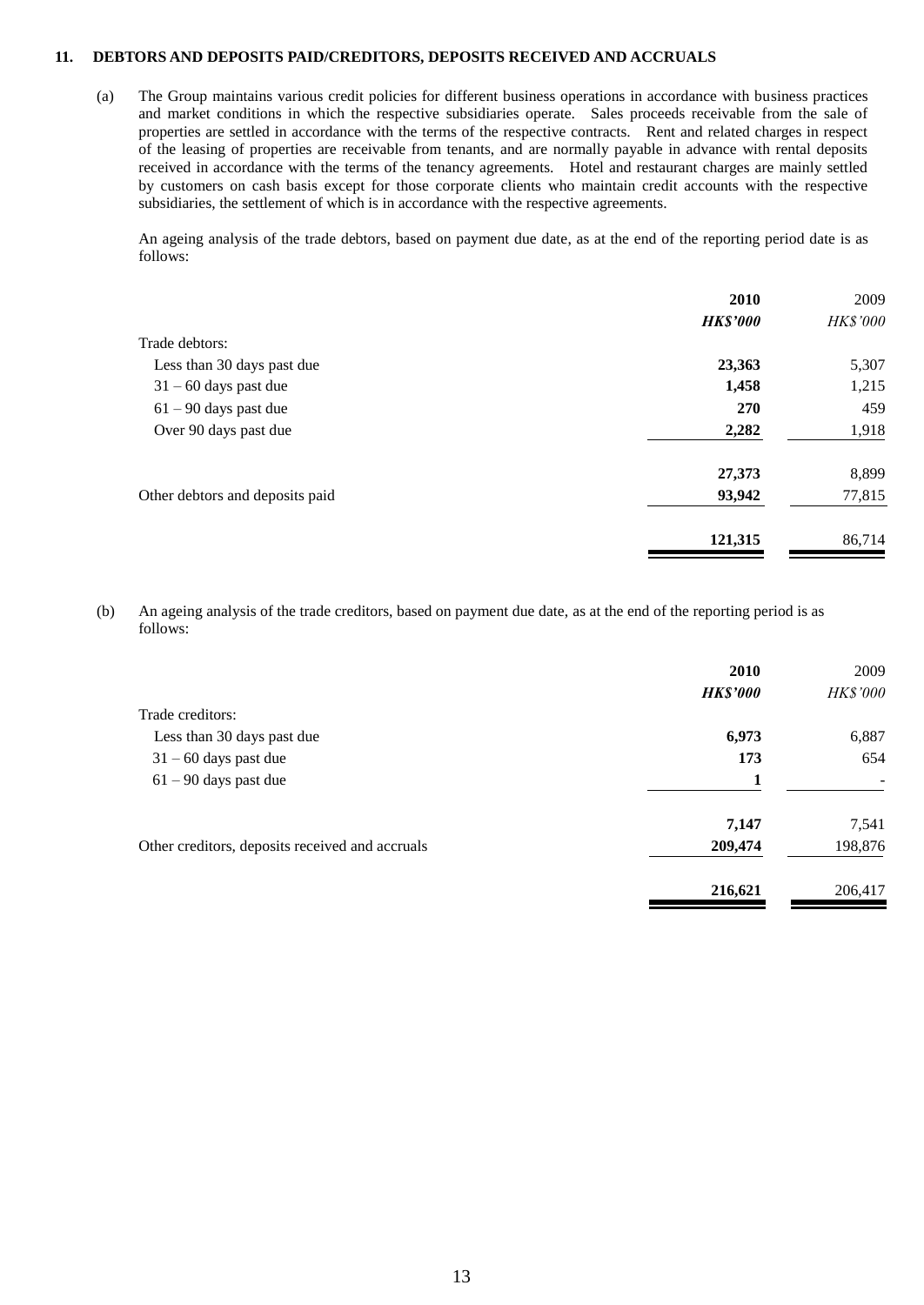#### **12. SHARE CAPITAL**

|                                    | 2010             |                 | 2009       |           |
|------------------------------------|------------------|-----------------|------------|-----------|
|                                    | Number of        | <b>Nominal</b>  | Number of  | Nominal   |
|                                    | shares           | value           | shares     | value     |
|                                    | $\boldsymbol{v}$ | <b>HK\$'000</b> | 000'       | HK\$'000  |
| Authorised:                        |                  |                 |            |           |
| Ordinary shares of HK\$0.01        |                  |                 |            |           |
| (2009: HK\$0.01) each              | 17,200,000       | 172,000         | 17,200,000 | 172,000   |
| Preference shares of HK\$1.00 each | 1,200,000        | 1,200,000       | 1,200,000  | 1,200,000 |
|                                    |                  | 1,372,000       |            | 1,372,000 |
| Issued and fully paid:             |                  |                 |            |           |
| Ordinary shares of HK\$0.01        |                  |                 |            |           |
| (2009: HK\$0.01) each              | 14,162,042       | 141,620         | 14,162,042 | 141,620   |

Pursuant to a special resolution passed at an extraordinary general meeting of the Company held on 24 July 2006, and the subsequent Order of the High Court of Hong Kong granted on 17 October 2006, the Company effected a capital reduction (the "Capital Reduction") which took effect on 18 October 2006. The paid-up capital on each of its issued ordinary shares of HK\$0.50 was cancelled to the extent of HK\$0.49 per share, and the nominal value of all of the ordinary shares of the Company, both issued and unissued, was reduced from HK\$0.50 per share to HK\$0.01 per share. A total credit of HK\$6,245,561,000 had arisen as a result of the Capital Reduction. An amount of HK\$5,619,000,000 of the total credit was credited to the accumulated losses of the Company and the remaining amount of HK\$626,561,000 was credited to the share premium account of the Company.

An undertaking in standard terms was given to the High Court by the Company in connection with the Capital Reduction. The undertaking is for the benefit of the Company's creditors as at the effective date of the Capital Reduction. Pursuant to the undertaking, any receipts by the Company on or after 1 August 2005 in respect of the Company's:

- (1) 50% investment in Fortune Sign Venture Inc. ("Fortune Sign"), up to an aggregate amount of HK\$1,556,000,000;
- (2) 10% investment in Bayshore Development Group Limited ("Bayshore"), up to an aggregate amount of HK\$2,923,000,000; and/or
- (3) 100% investment in Furama Hotel Enterprises Limited, up to an aggregate amount of HK\$1,140,000,000

shall be credited to a special capital reserve in the accounting records of the Company. While any debt of or claim against the Company as at 18 October 2006 (the effective date of the Capital Reduction) remains outstanding, and the person entitled to the benefit thereof has not agreed otherwise, the special capital reserve shall not be treated as realised profits and (for so long as the Company remains a listed company) shall be treated as an undistributable reserve pursuant to Section 79C of the Hong Kong Companies Ordinance.

The undertaking is subject to the following provisos:

- (i) the amount standing to the credit of the special capital reserve may be applied for the same purposes as a share premium account may be applied or may be reduced or extinguished by the aggregate of any increase in the Company's issued share capital or share premium account resulting from an issue of shares for cash or other new consideration upon a capitalisation of distributable reserves after 18 October 2006 and the Company shall be at liberty to transfer the amount of any such reduction to the general reserve of the Company and the same shall become available for distribution;
- (ii) the aggregate limit in respect of the special capital reserve may be reduced after the disposal or other realisation of any of the assets being the subject of the undertaking (as referred to at (1) to (3) above) by the amount of the individual limit for the asset in question less such amount (if any) as is credited to the special capital reserve as a result of such disposal or realisation; and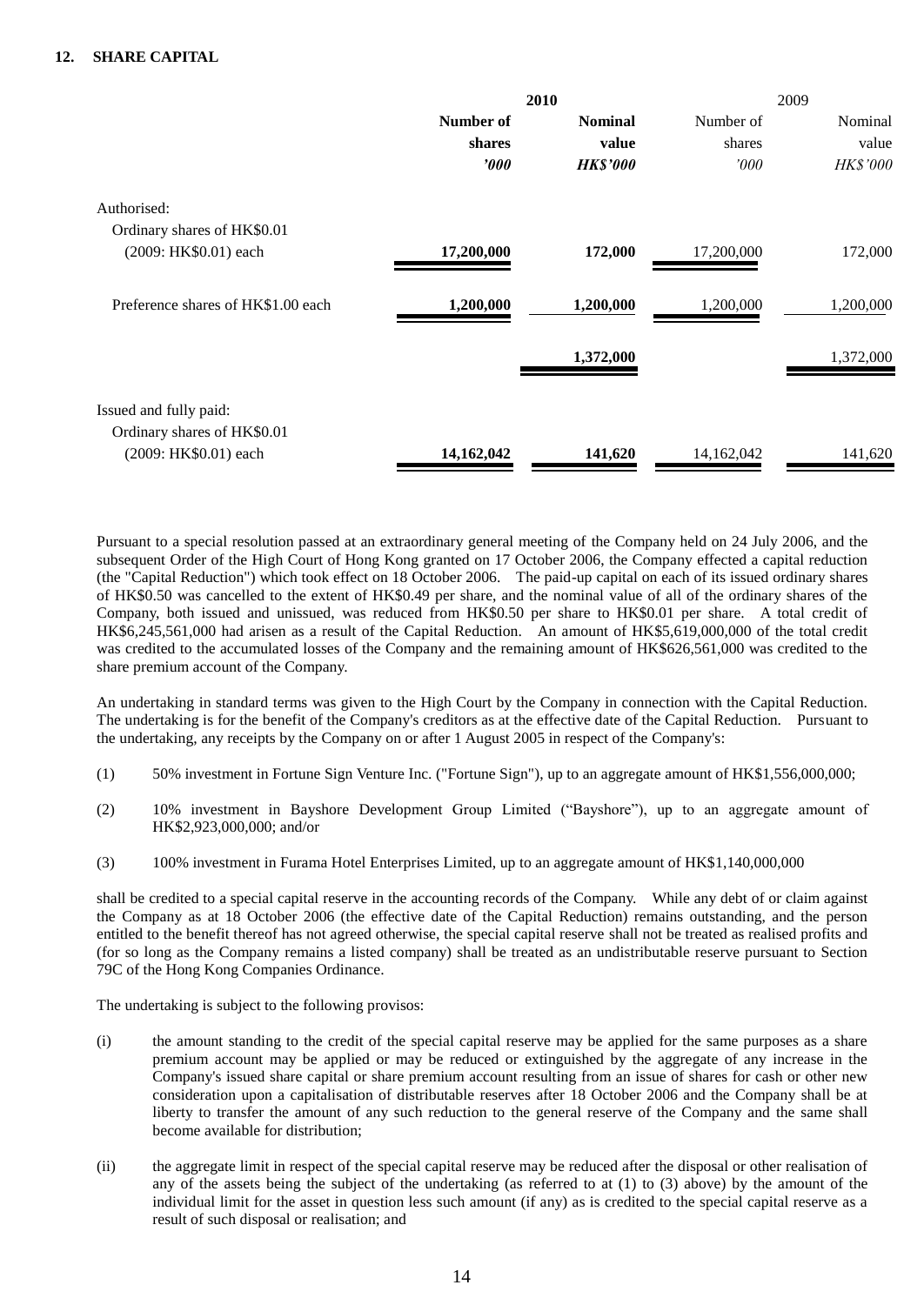#### **12. SHARE CAPITAL** *(continued)*

(iii) in the event that the amount standing to the credit of the special capital reserve exceeds the limit thereof, after any reduction of such limit pursuant to proviso (ii) above, the Company shall be at liberty to transfer the amount of such excess to the general reserve of the Company and the same shall become available for distribution.

In prior years, an aggregate amount of HK\$551,021,000, which comprised (i) the reversal of provision for impairment of the Company's interest in Peakflow Profits Limited ("Peakflow"), a wholly-owned subsidiary of the company which holds a 10% equity interest in Bayshore, to the extent of HK\$292,693,000; and (ii) the recognition of dividend income from the Company's investment in Fortune Sign of HK\$258,328,000, was transferred from accumulated losses to the special capital reserve of the Company.

During the year, an amount of HK\$79,379,000, which represented the reversal of provision of impairment of the Company's interest in Peakflow, was transferred from accumulated losses to the special capital reserve of the Company.

After the effective date of the Capital Reduction, the Company entered into a placing agreement dated 17 November 2006 pursuant to which a total of 1,416,000,000 new ordinary shares of HK\$0.01 each in the capital of the Company were allotted and issued for net cash proceeds of HK\$504,136,000. With such increase in the Company's issued share capital and share premium account resulting from the placing of new shares for cash, an aggregate amount of HK\$504,136,000 was then transferred from special capital reserve to general reserve (a distributable reserve) of the Company in prior years pursuant to the provisos of the undertaking given by the Company in connection with the Capital Reduction as stated above.

As a result of the above transfers between the reserves, the outstanding balance of the special capital reserve of the Company as at 31 July 2010 was HK\$126,264,000 (2009: HK\$46,885,000).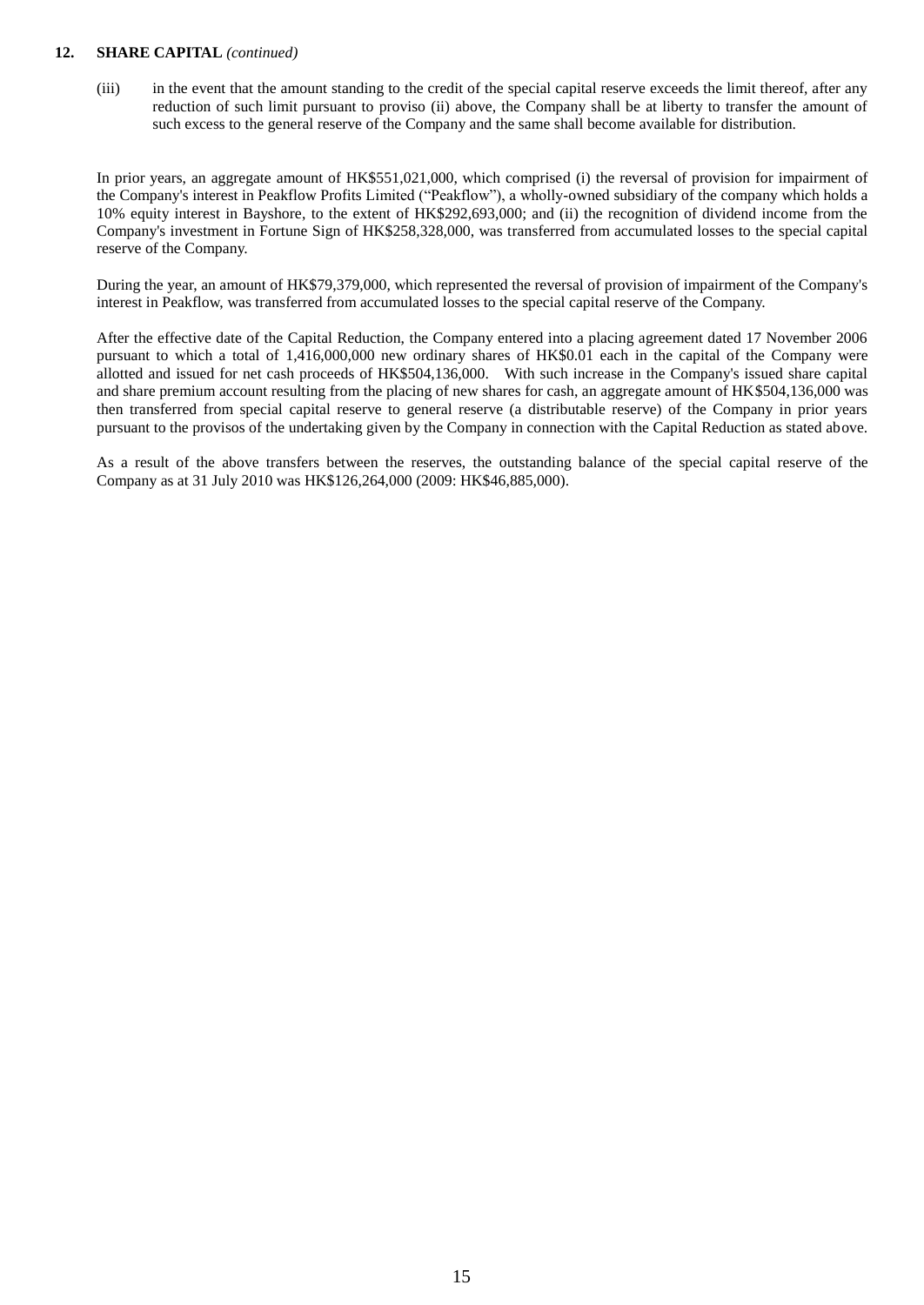# **DIVIDENDS**

As at 31 July 2010, the Company did not have any reserves available for distribution in accordance with provisions of Section 79B of the Companies Ordinance. The directors of the Company do not recommend the payment of an ordinary dividend for the financial year ended 31 July 2010. No ordinary dividend was declared in respect of the previous corresponding year.

# **MANAGEMENT DISCUSSION AND ANALYSIS**

# *OVERVIEW OF FINAL RESULTS*

For the year ended 31 July 2010, the Group recorded a turnover of HK\$729,254,000 (2009: HK\$649,742,000) and a gross profit of HK\$474,981,000 (2009: HK\$454,536,000), representing an increase of approximately 12.2% and 4.5% respectively from the previous year.

During the year, the Group booked a fair value gain on completed investment properties of HK\$1,232,615,000 (2009: a loss of HK\$145,748,000) as a result of the continued strength of the macro-economic conditions and rebound of the property markets. During the year, the Group recorded an additional provision for tax indemnity of approximately HK\$17,495,000 (2009: a reversal of provision of HK\$11,936,000). Such provision was made in the financial year of 2008 in respect of certain tax indemnity granted by the Group to Lai Fung Holdings Limited ("Lai Fung") in November 1997 at the time of effecting the separate listing of Lai Fung on The Stock Exchange of Hong Kong Limited *(details of such tax indemnity and provision are set out in Note 5 above)*. Taking into account of the above exceptional items, the Group recorded a profit from operating activities of HK\$1,412,230,000 during the year ended 31 July 2010 (2009: HK\$11,333,000).

During the year, share of profits from associates was HK\$982,364,000, compared to share of losses from associates of HK\$132,483,000 in the previous year. Movements of main items of the Group's share of profits from associates during the year were as follows:

- 1. The Group currently holds a 50% interest in Diamond String Limited ("DSL"), which is the joint venture company between the Group and a wholly-owned subsidiary of China Construction Bank Corporation ("CCB") for the purpose of redevelopment project of 3 Connaught Road Central, Hong Kong. During the year, the Group adopted amendments to HKAS 40 in relation to its interest through DSL in the 3 Connaught Road Central redevelopment project, which is an investment property under development. Prior to the application of amendments to HKAS 40, DSL's investment property under development was carried at cost until the construction is completed, at which time it will be fair valued with gain or loss being recognised in profit or loss. As a result of the Group's adoption of amendments to HKAS 40, such property development project will be carried at fair value for the purpose of conforming to the Group's accounting policies and a fair value gain or loss will be recognised in profit or loss. Accordingly, the Group shared the fair value gain of DSL's investment property under development amounting to approximately HK\$859,582,000 (net of the related deferred tax and goodwill) in the consolidated income statement for the year.
- 2. During the year, the Group held a 36.08% interest in eSun Holdings Limited ("eSun"), which in turn held a 36.72% interest in the Group. For the year ended 31 July 2010, the Group's share of eSun's losses (before taking into account the Group's further share of eSun's result arising from eSun's share of the results of the Group) included in the Group's share of results of associates was approximately HK\$168,700,000 (2009: a loss of HK\$118,700,000).
- 3. Due to the cross-holding structure between the Group and eSun existed during the year, the Group is required to further take up eSun's share of the Group's results. The effect of such recurring process leads to the Group taking up a share of profit of approximately HK\$295,900,000 (2009: a loss of HK\$13,500,000) and such amount is included in the Group's share of results of associates. The cross-holding relationship between the Company and eSun was eliminated as a result of the Group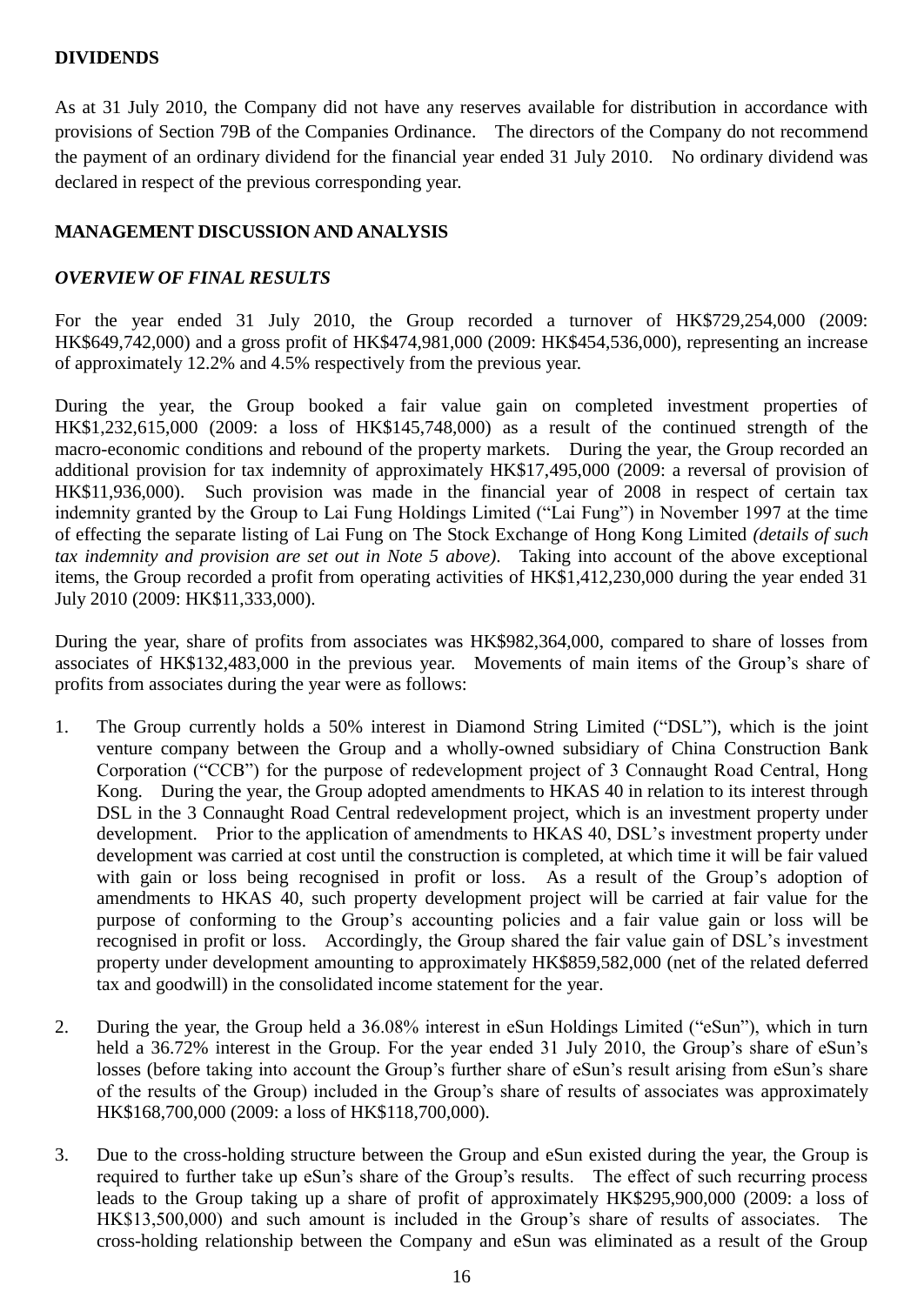Reorganization completed on 30 September 2010. Details of the Group Reorganisation are set out the section headed "Subsequent Event – Group Reorganisation" below.

As a result of decrease in interest rate, finance costs expensed further decreased to HK\$41,777,000 (2009: HK\$58,479,000).

For the year ended 31 July 2010, the Group recorded a consolidated net profit attributable to ordinary equity holders of the Company of HK\$2,064,562,000, compared to a consolidated net loss of HK\$220,985,000 from the previous year.

Shareholders' equity as at 31 July 2010 amounted to HK\$9,405,690,000, up from HK\$7,093,474,000 as at 31 July 2009. Net asset value per share as at 31 July 2010 was HK\$0.664, as compared to HK\$0.501 as at 31 July 2009.

## *BUSINESS REVIEW*

## **Investment Properties**

The Group wholly owns three major investment properties for rental purposes, i.e. Causeway Bay Plaza 2, Cheung Sha Wan Plaza and Lai Sun Commercial Centre. For the year ended 31 July 2010, aggregate gross rental income from investment properties contributed to the Group's turnover of approximately HK\$341,103,000 (2009: HK\$340,980,000), which was stable compared to the previous year. As at 31 July 2010, overall occupancy of the Group's investment properties remained high at 97%.

## **Development Properties**

## *3 Connaught Road Central Project (Redevelopment of the former The Ritz-Carlton Hong Kong site)*

This joint redevelopment project is a 50:50 joint venture between the Group and a wholly-owned subsidiary of China Construction Bank Corporation ("CCB"). The buildable gross floor area for the redevelopment is approximately 225,000 square feet. The redeveloped office tower will become a landmark property in Central, Hong Kong. Part of the redeveloped property, upon its completion, will be used by CCB as offices of its Hong Kong operations. Total construction cost of the project is estimated to be about HK\$1,100,000,000.

Foundation work was completed in April 2010, and above-ground construction work has started thereafter. The entire redevelopment work is now expected to be completed by first half of 2012.

## *The Oakhill, Wood Road, Wanchai*

This joint residential development project is a 50:50 joint venture between the Group and the AIG Global Real Estate Investment (Asia) LLC. The development has total development cost of about HK\$1,300,000,000. It offers a total of 130 residential units with a total saleable gross floor area of 154,753 square feet, podium retail units with a total saleable gross floor area of 5,122 square feet and about 60 carparks for sale.

The project is scheduled for completion by second half of 2011. Pre-sale for the residential units commenced in July 2010. Up to the date of this announcement, 117 residential units with an aggregate saleable gross floor area of 132,448 square feet were pre-sold at an average selling price of HK\$14,600 per square foot. The development income will be recognised in the Group's share of results of associates after completion of the project.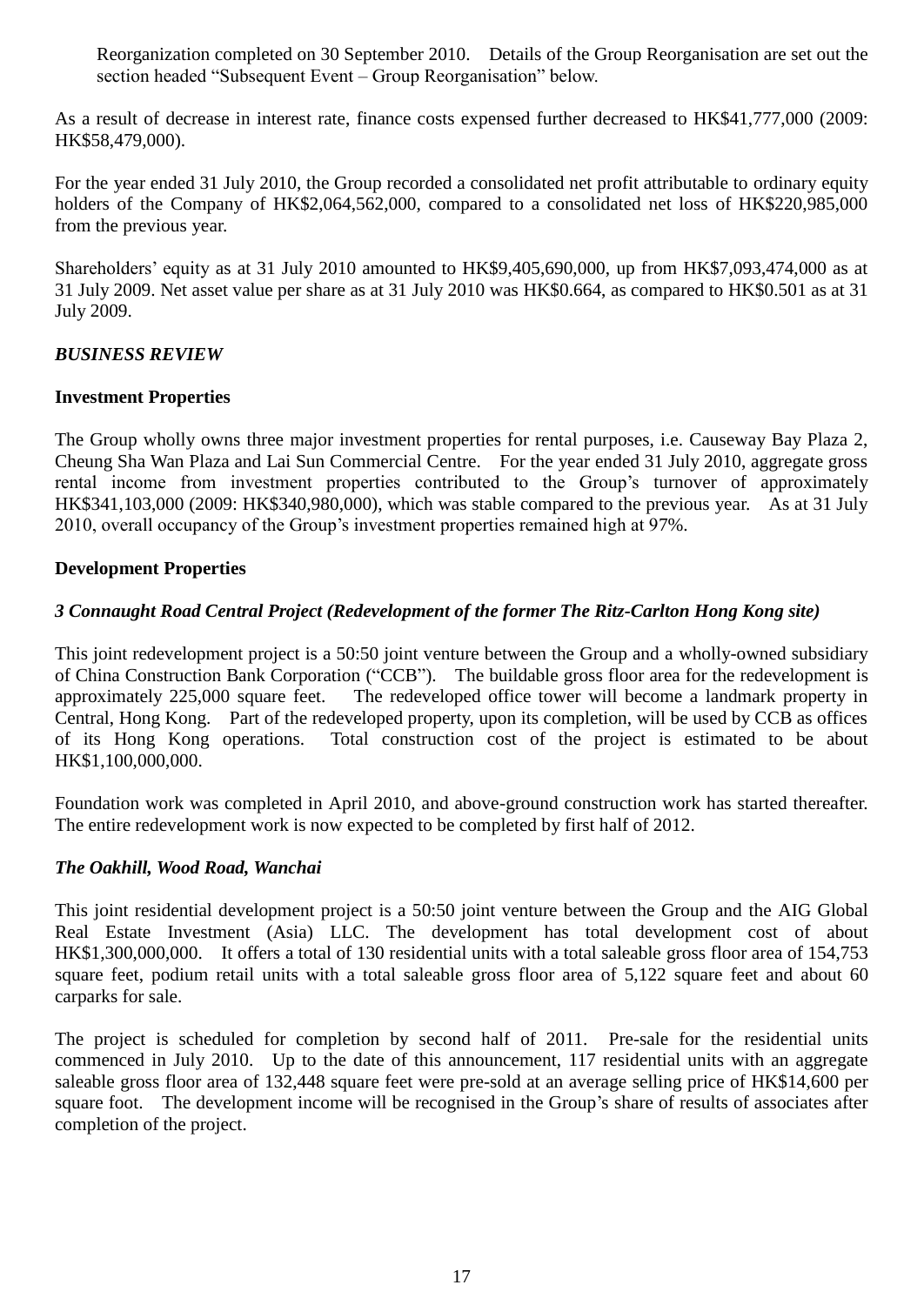# *Emerald 28, Tai Po Road, Kowloon*

The Group wholly owns this development project. The development has an estimated total development cost of about HK\$500,000,000. It offers a total of 53 residential units with a total saleable gross floor area of 60,686 square feet and podium retail units with a total salable gross floor area of 8,580 square feet. For the year under review, the Group recorded the sale of 3 residential units with an aggregate gross floor area of 3,694 square feet at an average selling price of HK\$9,400 per square foot and recognised a turnover of HK\$34,578,000. Up to the date of this announcement, the Group contracted further sale of 27 residential units with an aggregate saleable gross floor area of 30,618 sq. ft. were sold at an average selling price of HK\$8,700 per square foot. The relevant development income, subject to completion of the sale, will be recognised in the next financial year.

# *Yau Tong Project*

The Group completed the purchase of the site of this project located at No. 4 Shung Shun Street, Yau Tong, Kowloon, Hong Kong in September 2008. In 2009, the Group also completed lease modification of the site to non-industrial use and paid the relevant land premium.

The Group wholly owns this development project. The Group intends to develop the site into a residential-cum-commercial property with a total gross floor area of about 106,000 square feet. Total development cost is now estimated to be about HK\$700 million.

Foundation work was started in May 2010 and the entire construction is scheduled for completion in 2012.

# *Tai Hang Road Project*

The Group completed the purchase of this project situated at 335-339 Tai Hang Road, Hong Kong for a consideration of HK\$358 million in December 2009.

The Group wholly owns this project and intends to redevelop the site into a luxury residential property. Total gross floor area for redevelopment is about 29,000 square feet. Total development cost is estimated to be about HK\$ 650 million. Foundation work was started in October 2010 and the entire construction is scheduled for completion in 2013.

# **Hotel and Restaurant Operation**

For the year ended 31 July 2010, hotel and restaurant operations contributed HK\$334,843,000 to the Group's turnover (2009: HK\$284,335,000), up approximately 17.8% from the previous year. The increase in turnover was partly contributed by certain new restaurants which commenced business in the first half of 2009. Most of the turnover from hotel and restaurant operations was derived from the Group's operation of Caravelle Hotel in Ho Chi Minh City, Vietnam. For the year ended 31 July 2010, Caravelle Hotel achieved an average occupancy of 59% (2009: 48%) and average daily room rate of US\$148 (2009: US\$192).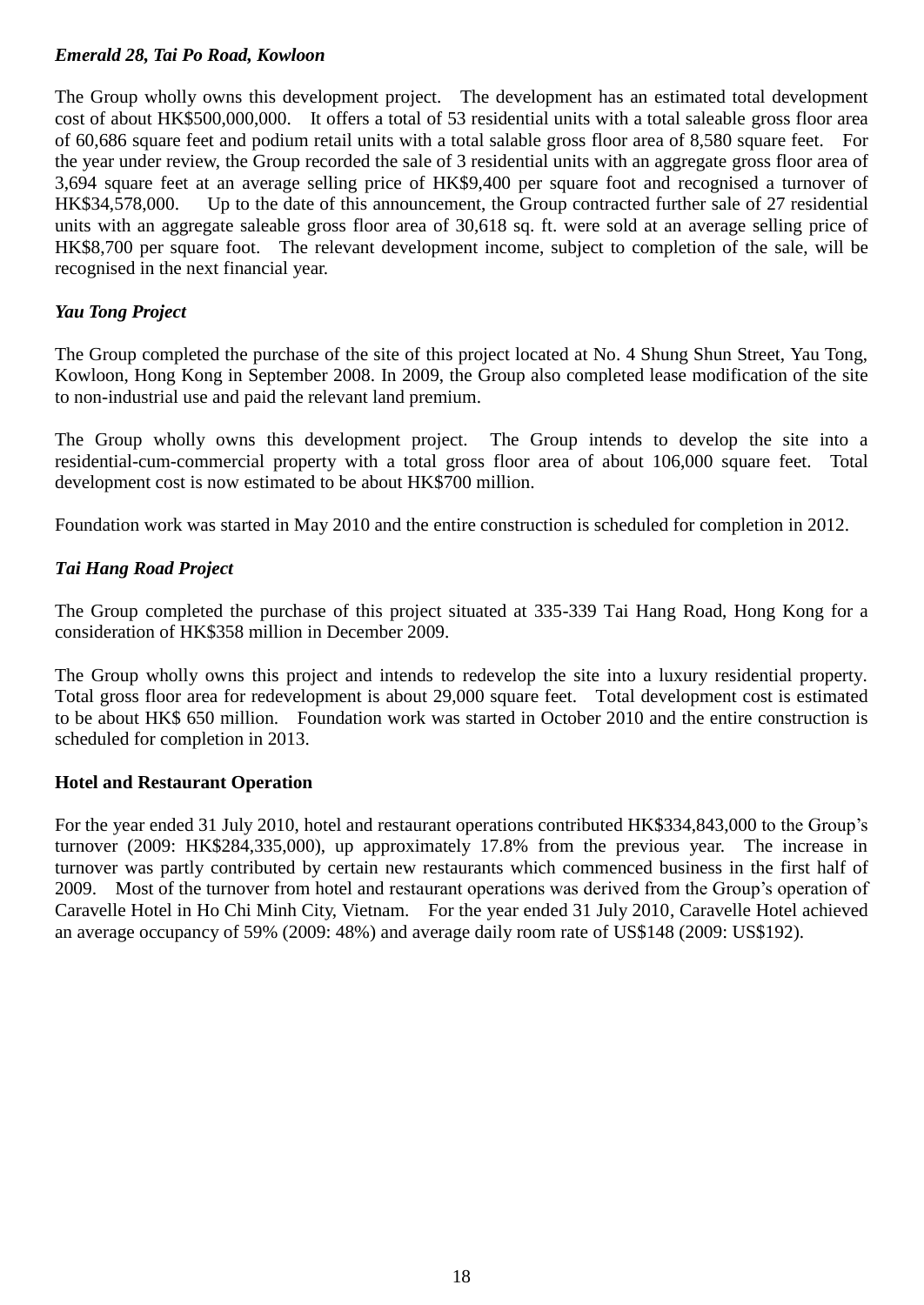## **eSun**

eSun's principal businesses are media and entertainment and the development of Macao Studio City project through its 40% effectively-owned jointly controlled entity.

## *Macao Studio City*

eSun's ambition remains to build Macao Studio City into one of Asia's leading integrated leisure resorts combining theatre/concert venues, live entertainment facilities, Studio Retail<sup>TM</sup> (a destination retail complex), Las Vegas-style gaming facilities and world-class hotels. The site of the project is strategically located "Where Cotai Begins<sup>TM</sup>", next to the Lotus Bridge immigration checkpoint, linking the complex directly to Zhuhai's Hengqin Island.

## *Project progress*

The Macao Studio City project has not progressed over the year under review, essentially because of the continuing dispute between East Asia Satellite Television (Holdings) Limited ("EAST (Holdings)") and New Cotai, LLC ("New Cotai").

EAST (Holdings) is the holding company of a 60% interest in Cyber One Agents Limited ("Cyber One"), of which 66.7% is held indirectly by eSun and 33.3% is held by CapitaLand Integrated Resorts Pte. Ltd. ("CapitaLand"), a wholly-owned subsidiary of CapitaLand Limited (one of the largest listed real estate companies in Asia). New Cotai is the US joint venture partner holding a 40% interest in Cyber One.

Cyber One, the jointly-controlled joint venture company responsible for the project, has yet to receive approval from the Macau government in relation to its application for a land grant modification on land use and to increase the developable gross floor area of the site from the original gazetted area to approximately 6,000,000 square feet. In connection with that application, the Macau government requested, and has repeated its request for, further particulars from the joint venture concerning plans for the project, in respect of which EAST (Holdings) and New Cotai have yet to formulate an agreed response. On 29 October 2009, EAST (Holdings) commenced legal proceedings in the Hong Kong SAR against New Cotai and parties interested in that company (the "New Cotai Parties"). Amongst other things, EAST (Holdings) is claiming damages of approximately HK\$689 million for breach or inducing breaches of contract and, by way of derivative action on behalf of members of the Cyber One group, damages of approximately US\$2.385 billion (approximately HK\$18.6 billion) for, amongst other things, breaches of fiduciary duties and dishonestly assisting breaches of fiduciary duties owed to such members of the Cyber One group. EAST (Holdings) is also seeking order requiring New Cotai to transfer its interests in the Cyber One group to EAST (Holdings). The proceedings are being pursued in the context of a desire on the part of eSun to protect EAST (Holdings)'s interests in the development and progress the Macao Studio City project.

The New Cotai Parties made several interlocutory applications to the Court to challenge certain of these claims. By the Court's judgment dated 16 July 2010, it has struck out certain claims, including the derivative claims by EAST (Holdings) made on behalf of members of the Cyber One group. The aforesaid judgement, if not overturned on appeal, would have the effect of preventing EAST (Holdings) from proceeding with the derivative claims in Hong Kong. However, EAST (Holdings) may consider proceeding with the derivative claims in the jurisdictions of incorporation of the relevant members of the Cyber One group. EAST (Holdings) might also procure the relevant members of the Cyber One group to proceed with the claims in Hong Kong directly in the event EAST (Holdings) was successful in securing control of the Cyber One group through the litigation. On 30 July 2010, EAST (Holdings) obtained leave to appeal the aforesaid judgment. The appeals have been lodged and listed to be heard on 12 and 13 May 2011. EAST (Holdings) will pursue the appeals vigorously. In parallel with the appeals, EAST (Holdings) continues to pursue the remaining claims in the legal proceedings, including the claim for damages of approximately HK\$689 million for breach of contract by the New Cotai Parties. These claims are contested by the New Cotai Parties and a defence has been filed by them on 27 September 2010.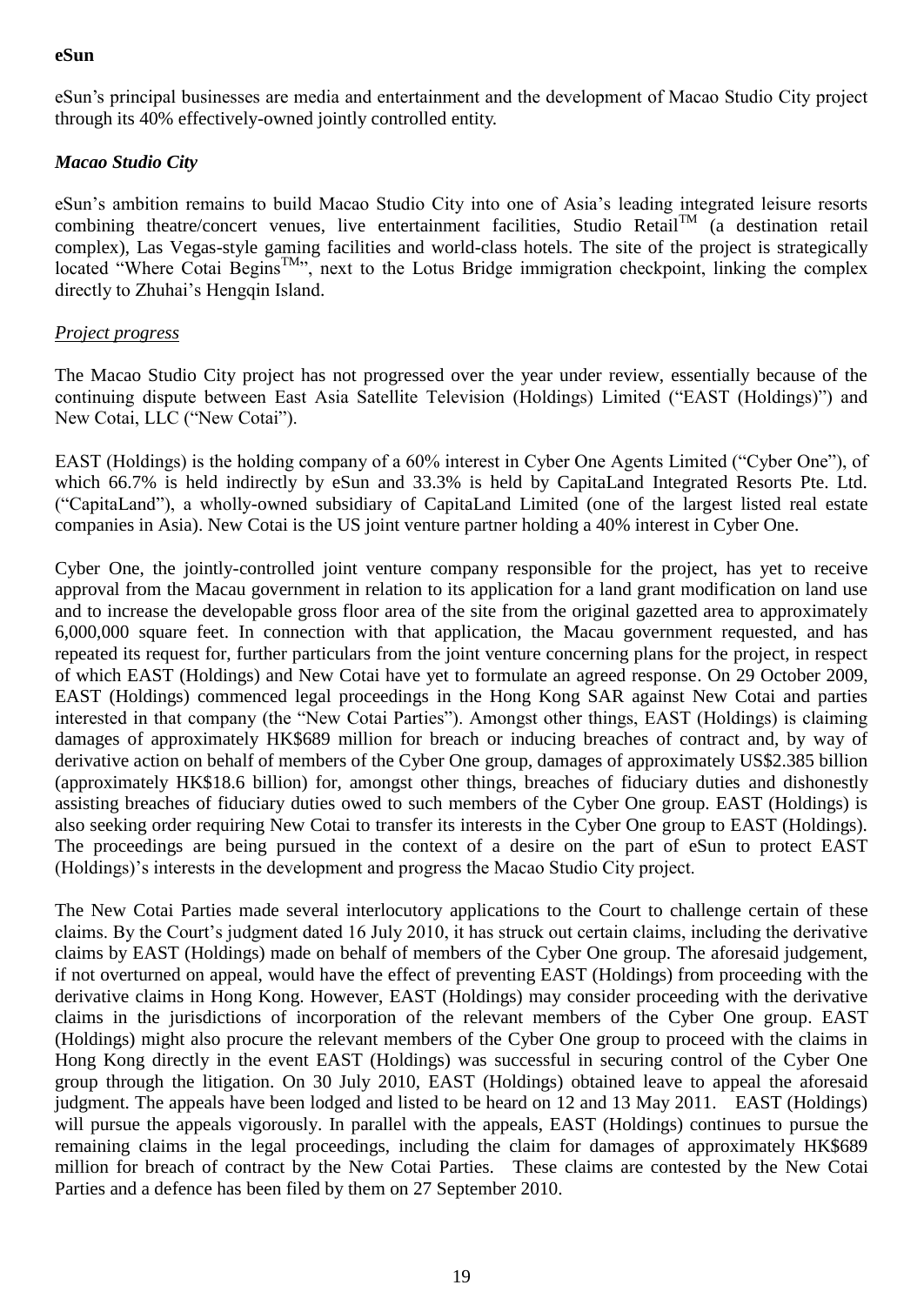In addition, on 14 October 2010, New Cotai Parties and New Cotai Entertainment LLC (an affiliate of New Cotai) ("NCE") have respectively commenced two sets of legal proceedings in the Hong Kong SAR against EAST (Holdings), eSun, CapitaLand, CapitaLand Limited and the Cyber One group. One of the claims is brought by NCE against the joint venture company, EAST (Holdings), eSun and others, seeking specific performance from the joint venture as to the execution of a casino lease and for damages for breach of contract/inducing or procuring breach of contract for failure to execute the lease. Both eSun and EAST (Holdings) have filed acknowledgment of service of the proceedings on 27 October 2010 indicating their intention to contest the proceedings. The other claim is brought by the New Cotai nominated directors of Cyber One against Cyber One and EAST (Holdings) for an indemnity of all costs and liability incurred by these directors in defending the legal proceedings commenced against them by EAST (Holdings). EAST (Holdings) has taken, and will take, all appropriate steps to protect its position, including filing an acknowledgment of service.

Further, on 29 October 2010, New Cotai presented to the High Court of the Hong Kong SAR its own petition ("New Cotai's Petition") seeking an order that EAST (Holdings) do transfer its shareholding in Cyber One to New Cotai, at a valuation to be determined by the court. In terms of the relief sought, New Cotai's Petition is the mirror-image of the petition of EAST (Holdings) filed on 29 October 2009. New Cotai is seeking an expedited hearing of the New Cotai Petition based on, amongst other things, the risk that the site for the Macau Studio City project may be reclaimed by the Macau government. The New Cotai's Petition has been fixed to be heard on 10 November 2010, at which directions will be given by the court as to the future conduct of the proceedings.

With the litigation continuing, it should be noted that its timing and outcome remain inherently uncertain. The directors of eSun have given due consideration to these risks and have chosen to accept the risks, because they consider that EAST (Holdings)'s core claims are well-founded and the litigation is necessary in order to protect the interest of all of eSun's shareholders and, ultimately, to preserve the potential of the Macao Studio City project. Further, in the event of prolonged delays to the recommencement of the project, it is uncertain as to whether and how the Macau government would exercise its rights, including but not limited to its rights to re-possess the plot of land.

Cyber One has not appointed a general contractor and has not, to date, progressed the building works beyond foundations for the superstructure.

## *Financing*

To date, the parties have contributed a total of US\$200 million capital to the project (eSun's attributable share being US\$80 million). However, Cyber One has yet to secure the necessary project finance for the development. The directors of eSun believe that this will be more readily achievable once consensus is reached between the joint venture partners or the current differences are resolved.

## *EAST (Holdings)'s put option*

Although eSun and CapitaLand have been in consistent agreement on the development of Macao Studio City, it should be noted that, in the event the land grant modification for the first phase of the project has not been published by the Macau government and the occupation permit for Macao Studio City (in effect, signifying completion of the first phase of the project) is not issued solely due to the failure of the Macau government to publish in its gazette the land grant modification for the first phase of the project, in each case, within 54 months of completion of CapitaLand's investment (i.e. by mid-September 2011), then CapitaLand would, subject to the terms and conditions in the sale and purchase agreement, have an option (the "Put Option") to put back its holding of shares in EAST (Holdings) to eSun. The consideration payable for the shares would be equal to the purchase price paid by CapitaLand for the shares (being approximately HK\$659 million to date) and any further sums invested by it (being US\$40 million to date, as its project funding contribution) net of any returns or dividends received by CapitaLand. Were the put option to become exercisable and be exercised and completed, eSun's attributable interest in Macao Studio City would increase to 60%.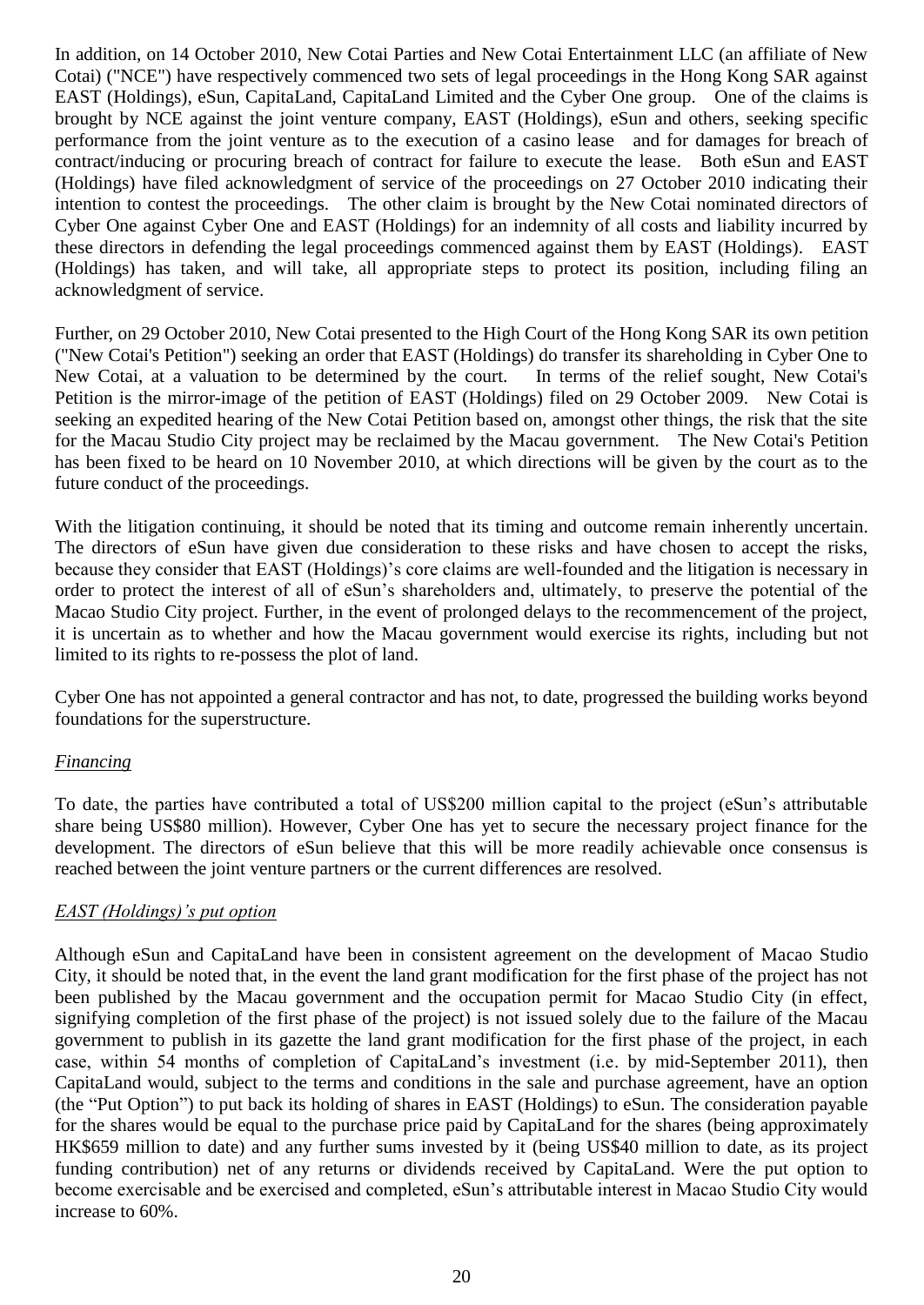As the Put Option is potentially exercisable in September 2011, eSun is considering the likelihood of exercise and a number of prospective outcomes. However, given the current uncertainties surrounding the Macao Studio City project, the directors of eSun believe that it will only be feasible to accurately assess the likely working capital implications of the Put Option once the prospects of any solution to the impasse in respect of the development of the Macao Studio City project has been more fully explored over the coming twelve months.

## *Media and entertainment businesses*

During the year under review, eSun's media and entertainment businesses had mixed performances. There were increases in revenue across almost all media and entertainment business operations (namely live entertainment, music production and distribution, sale of products, film library licensing and advertising), but this was tempered by a reduction in revenue from film production and distribution. The decrease in revenue over the corresponding period for film production and distribution was largely due to the comparatively lower revenue from the films released in early 2010. The increase in revenue over the corresponding period for music production and distribution was largely due to high sales on a particular album. The increase in revenue over the corresponding period for live entertainment was mainly due to major concerts being organized/promoted in the early part of 2010 as compared to smaller events/dramas being organised in 2009.

# *SUBSEQUENT EVENT - GROUP REORGANISATION*

On 30 September 2010, Lai Sun Garment (International) Limited ("LSG") and eSun completed a group reorganisation ("Group Reorganisation"). Pursuant to the Group Reorganisation, LSG transferred its entire interest in Lai Fung (approximately 40.58% of the issued share capital of Lai Fung) to eSun; whereby eSun transferred its entire interest in the Company (approximately 36.72% of the issued share capital of the Company) to LSG. In order to settle the difference in the consideration of each transaction, eSun paid HK\$100 million in cash to LSG and will pay an additional sum of approximately HK\$78.4 million in cash to LSG, without interest, six months after the completion.

Immediately following the completion of the Group Reorganisation, the group structure involving LSG, the Company, eSun and Lai Fung became:

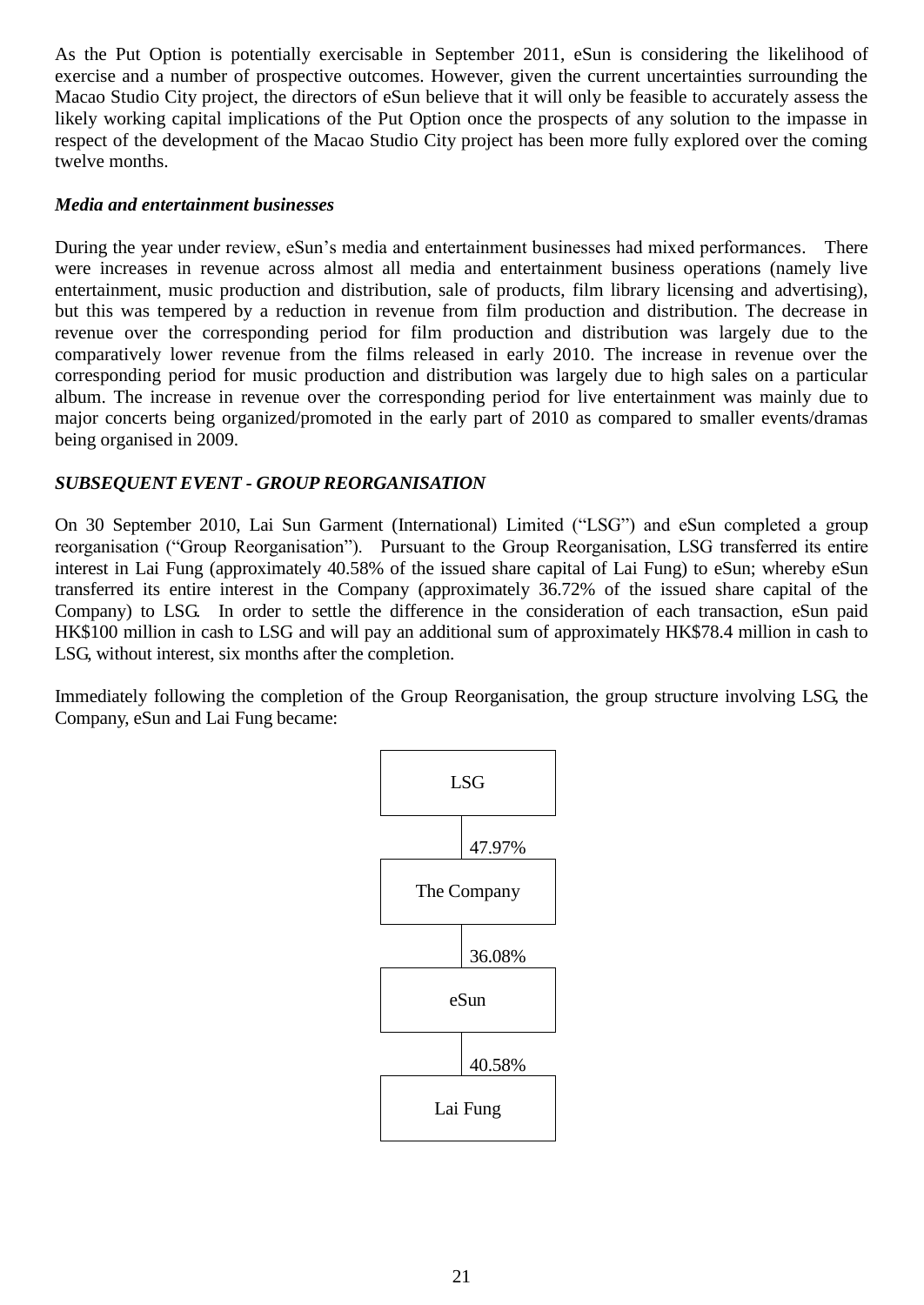As a result of the Group Reorganisation, the cross-holding structure between the Company and eSun that existed since 2004 was dismantled. The Group Reorganisation simplified the ownership structure of the Company and eSun, and eliminated the circular effect of the accounting treatment of the cross-holdings. By unlocking this structure, the magnifying effect of the cross-held interests will be eliminated. More importantly, the directors of the Company believe that the simplified shareholding structure provides greater clarity to shareholders and the market with regard to the core business of each of the companies.

eSun became the controlling shareholder of Lai Fung with a well-established portfolio of property interests in the Mainland of China and shares the operating profit of Lai Fung as an associate (as that expression is used in the context of the Hong Kong Financial Reporting Standards) of eSun. This directly benefits eSun and indirectly benefits the Company as well.

# *PROSPECTS*

# **Hong Kong Property Development**

In 2010, Hong Kong's economy and property market continues to benefit from the global low interest rate environment and the Mainland of China's continued effort to stimulate domestic economy.

With improvement of its operations and with the timely disposal of assets in the past few years, the Group has a healthy balance sheet with reasonable leverage. Under the current circumstances, the Group is now further looking for investment opportunities to expand and grow its business in Hong Kong and overseas.

## **Investment Properties**

Rentals for office and commercial properties in prime locations in Hong Kong have regained momentum since the middle of 2009. Strong liquidity and low interest environment has fostered favourable operating conditions for most retail, consumption and commercial sectors. Active business environment fosters demand in office space which in turn fuels the uptick of rental rates. Improved local consumption expenditure and strong retail spending by the Mainland visitors provides further impetus to the retail market. Strong retail performance has boosted rental demand for retail premises.

In the coming year, the Group will target to maintain high occupancy rates and rental cashflows from its investment properties.

## **Development Properties**

Since the middle of 2009, bullish sentiment in Hong Kong's residential property market has continued with surges in transaction prices and volume. Recently, the Hong Kong government has implemented various measures to improve the transparency and regulate practices of the Hong Kong residential property market. However, strong primary sales this year and recent satisfactory land auctions reinforced the confidence of both demand and supply side of the residential property market. The Hong Kong property market should continue to benefit from the economic rebound, low interest rate, high liquidity and tight supply in the pipeline.

The Group currently holds a number of residential projects under development in Hong Kong and managed to capture the strong sentiment in the Hong Kong residential property market by achieving satisfactory sales performance for its The Oakhill and Emerald 28 projects this year. In the coming year, the Group intends to sell the remaining units at The Oakhill and Emerald 28, in order to capture the continued rebound of Hong Kong's residential property market.Given the shortage in supply in core city areas in Hong Kong, the Group is still optimistic on the Hong Kong residential properties in the longer term.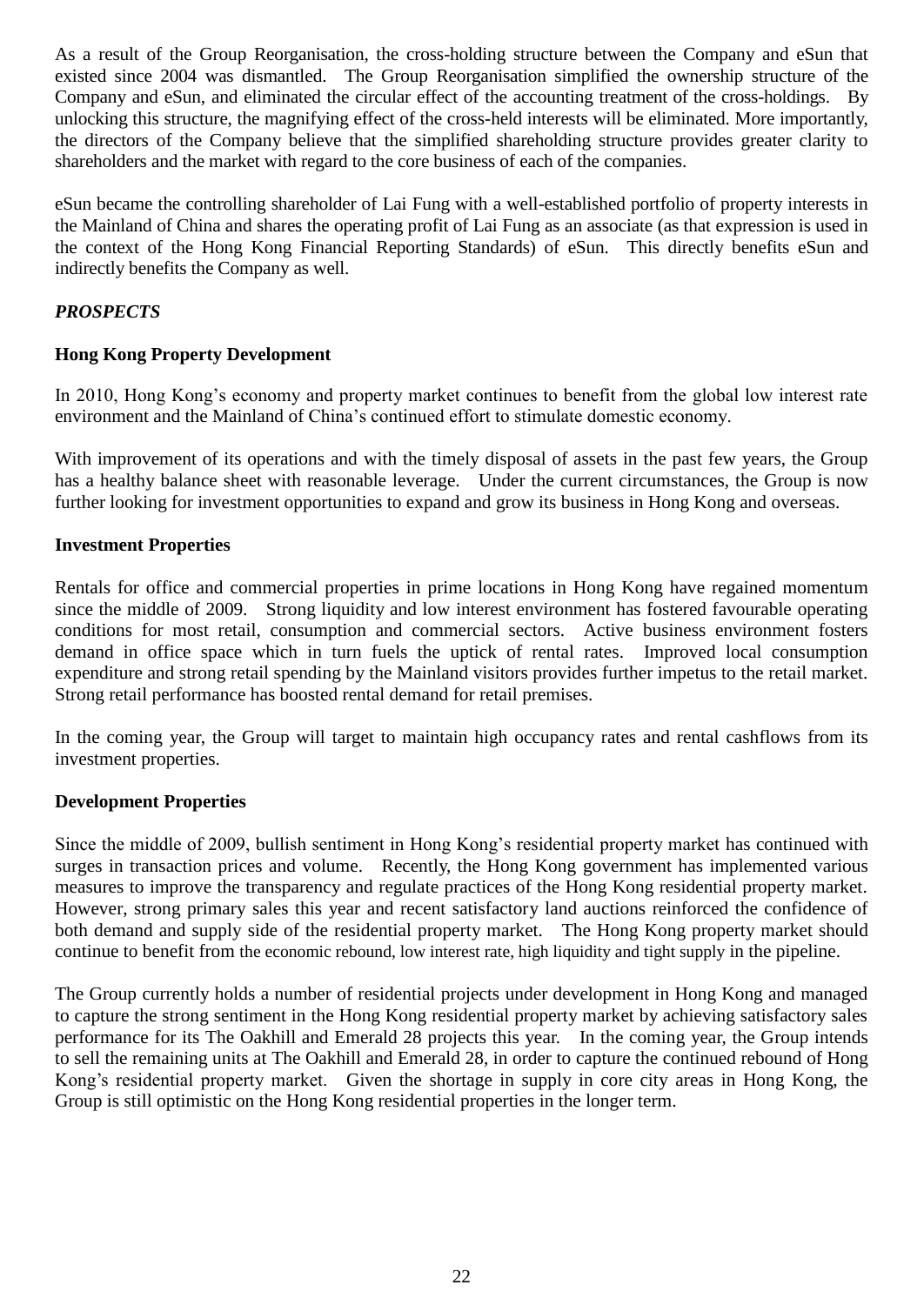## **eSun**

# *Macao Studio City*

eSun continues to believe that the Macao Studio City will eventually become one of the region's major entertainment destinations and will be an important platform for eSun to expand and monetise its entertainment and media expertise. eSun remains firmly committed to the project, with or without the participation of its US project partners, to the project.

## *Media and entertainment*

With regard to eSun's media and entertainment businesses, eSun will strive to (i) steadily increase the number of films produced per annum, through diversification by co-production and joint venture; (ii) diversify its Hong Kong live entertainment business by expanding into the Mainland of China, Macau and Taiwan; (iii) expand into the Mainland of China's music business by releasing more Mandarin albums; (iv) continue to search for better new media distributor(s) and explore new media channels for music distribution; and (v) develop the lucrative television drama, content production and distribution business in the Mainland of China.

# **LIQUIDITY AND FINANCIAL RESOURCES**

As at 31 July 2010, the Group had consolidated net assets of approximately HK\$9,406 million (as at 31 July 2009: HK\$7,093 million).

The Group has diverse sources of financing comprising internal funds generated from the Group's business operations and loan facilities provided by banks.

As at 31 July 2010, the Group had outstanding secured bank borrowings of approximately HK\$2,704 million (as at 31 July 2009: HK\$2,147 million). The debt to equity ratio as expressed in a percentage of the total outstanding borrowings to consolidated net assets was approximately 29%. As at 31 July 2010, the maturity profile of the bank borrowings of HK\$2,704 million was spread over a period of less than 5 years with HK\$391 million repayable within 1 year, HK\$1,283 million repayable in the second year and HK\$1,030 million repayable in the third to fifth years. As at 31 July 2010, all the Group's borrowings carried interest on a floating rate basis.

As at 31 July 2010, certain investment properties with carrying amounts of approximately HK\$6,435 million, certain property, plant and equipment with carrying amounts of approximately HK\$251 million, prepaid land lease payments of approximately HK\$27 million, certain properties under development for sale of approximately HK\$416 million, certain completed properties for sale of approximately HK\$463 million and certain bank balances and time deposits with banks of approximately HK\$99 million were pledged to banks to secure banking facilities granted to the Group. In addition, certain shares in subsidiaries held by the Group were also pledged to banks to secure loan facilities granted to the Group. Certain shares of associates held by the Group were pledged to banks to secure loan facilities granted to these associates of the Group. Certain shares of an investee company held by the Group were pledged to banks to secure a loan facility granted to this investee company. The Group's secured bank borrowings were also secured by floating charges over certain assets held by the Group.

The Group's monetary assets and liabilities and transactions are principally denominated in Hong Kong dollars or United State dollars. All of the Group's borrowings are denominated in Hong Kong dollars or US dollars. Considering that Hong Kong dollars are pegged against US dollars, the Group believes that the corresponding exposure to exchange rate risk is nominal.